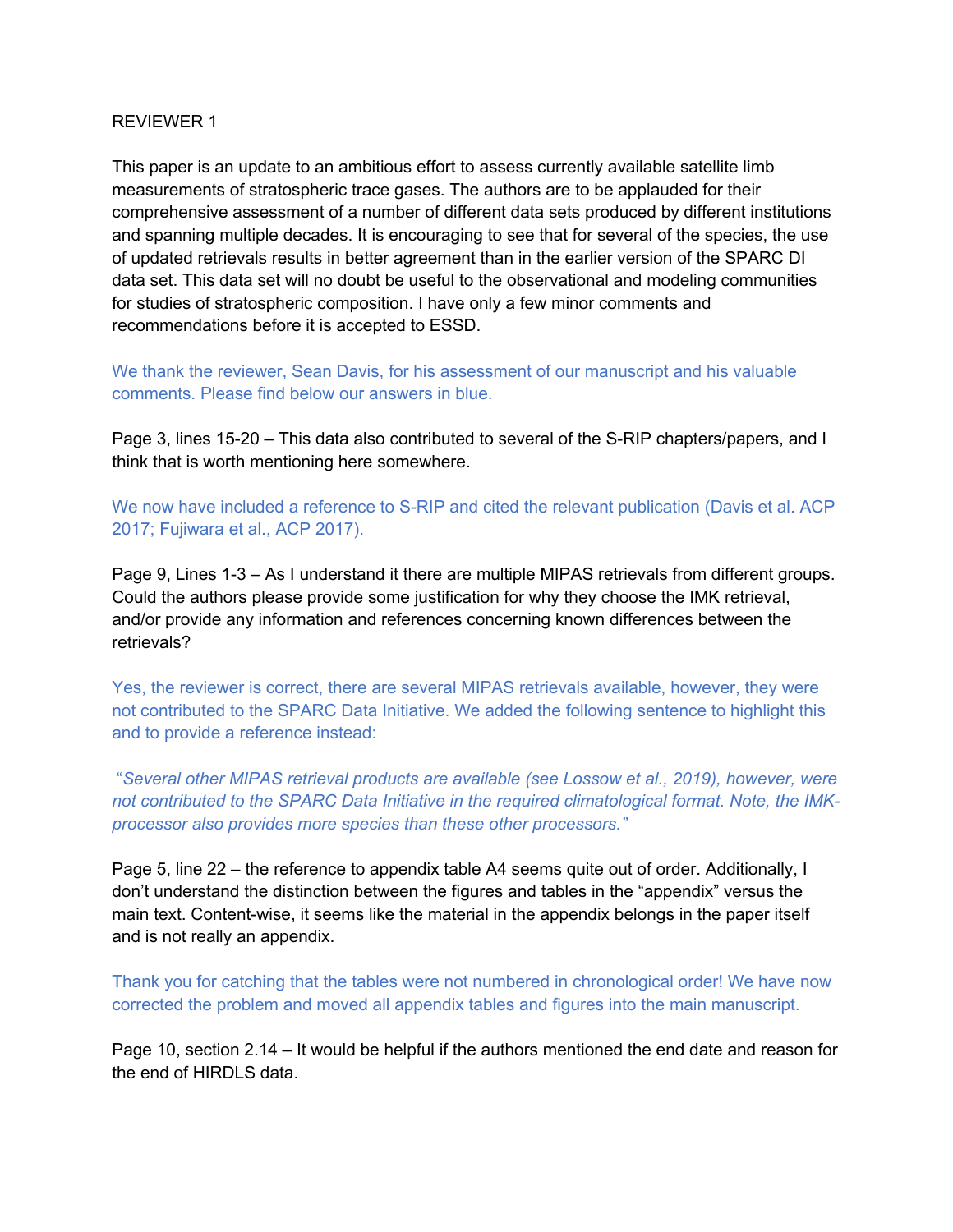We added the following information: "*HIRDLS stopped acquiring data on 17 March 2008 due to a chopper failure."*

Page 11, section 2.16 – It looks like the authors are using two different versions of OMPS (based on table A5). Which is the primary one they are considering? Reference to/discussion of the version they are using here would be helpful. Also, I believe there is yet another OMPS-LP retrieval that is not included here (Kramarova et al., 2014). As with the MIPAS discussion it would be helpful to have some insight into the choices the authors have made and justifications for excluding certain products, and what the known major differences are between the retrievals.

Kramarova, N. A., Nash, E. R., Newman, P. A., Bhartia, P. K., McPeters, R. D., Rault, D. F., Seftor, C. J., Xu, P. Q. and Labow, G. J.: Measuring the Antarctic ozone hole with the new Ozone Mapping and Profiler Suite (OMPS), Atmospheric Chemistry and Physics, 14(5), 2353– 2361, doi:10.5194/acp-14-2353-2014, 2014.

Indeed, we use OMPS data based on two different retrieval algorithms. We added the following information: "*It should be noted that the OMPS-LP ozone datasets used in the SPARC Data Initiative are based on two different retrieval algorithms, IUP-OMPS (Arosio et al., 2018) and USask-OMPS (Zawada et al., 2018). The main difference between these two products is that the USask is retrieved using a 2D tomographic algorithm and the IUP uses a standard 1D algorithm. Furthermore, the spectral information and associated tangent height ranges are used differently. NASA also produces a stratospheric ozone product from OMPS-LP (Rault and Loughman, 2013) which is not included in the SPARC Data Initiative."* 

Rault, D. F., and R. P. Loughman (2013), The OMPS Limb Profiler Environmental Data Record Algorithm Theoretical Basis Document and expected performance, IEEE Trans. Geosci. Rem. Sens., 51, 2505-2527.

Page 11, lines 26-28 – I think the term "climatology" is a confusing term to use to describe this data set. As the authors acknowledge here, a climatology typically refers to some long term mean state. But in this paper, "climatology" is being used to describe a time series. The authors also use the term "climatology" (e.g., "climatological approach") as a stand in for "gridded data set" when contrasting their approach to profile-to-profile coincident comparisons (e.g., sentence starting line 28). I also find this terminology confusing. The data set the authors have produced is a gridded time series data set, and I think it is more accurate to describe it as such.

We agree that the term "climatology" for the monthly zonal mean timeseries can be confusing. We now change this notation throughout the manuscript to "gridded datasets", "mean fields" or "*timeseries of monthly zonal mean fields*". However, we kept the "climatological validation approach" terminology in order to highlight its difference to the coincident validation approach, since this evaluation approach is based on comparing multi-annual means of the zonal monthly mean fields.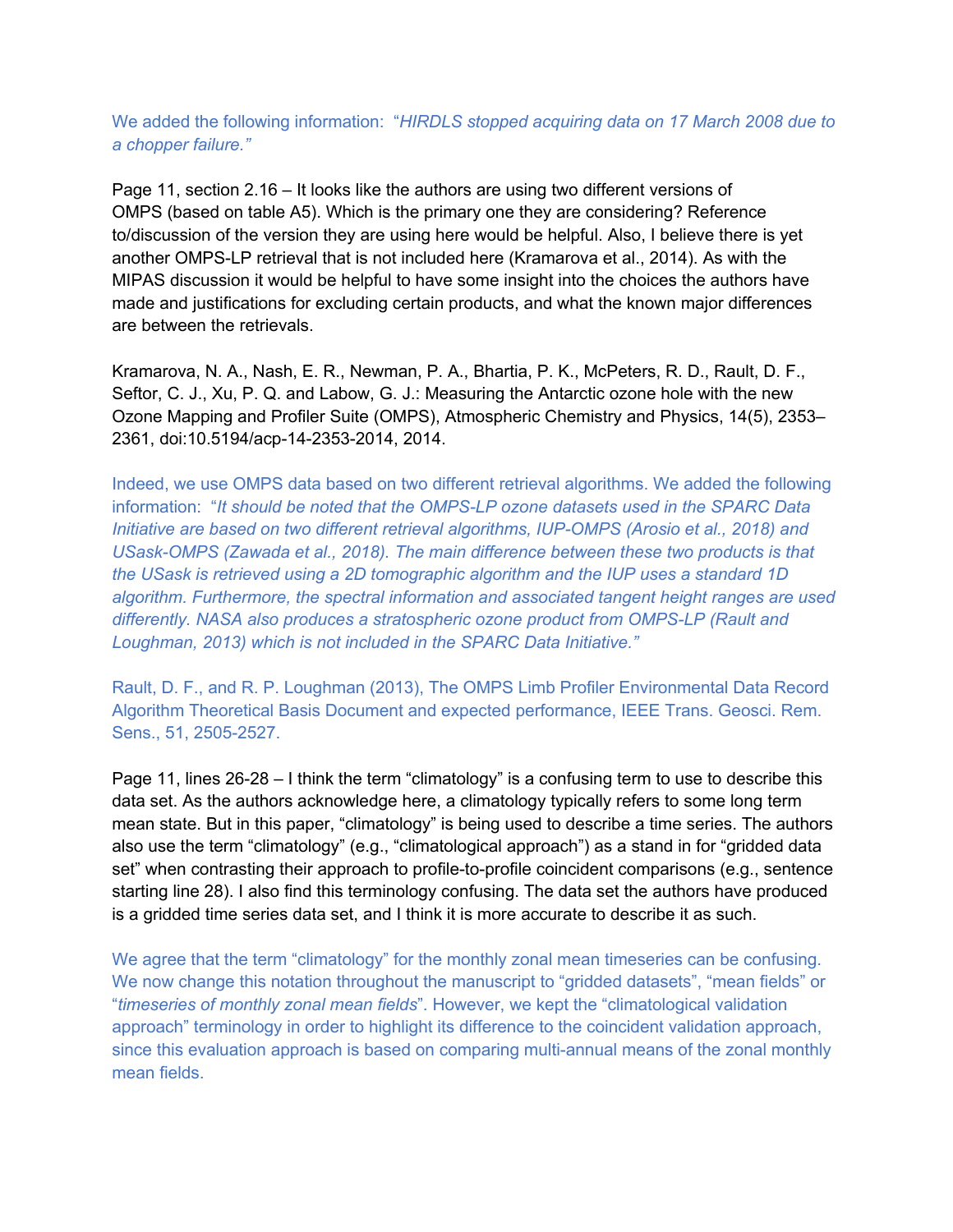Page 11, starting line 28 – It seems as though one of the main advantages of the approach used here (comparing gridded data sets) is that all data from each sensor are used in the comparison, as opposed to profile-profile comparisons where some profiles simply don't meet the chosen coincidence criteria. I believe this is the reduction in random error the authors are referring to here. However, this benefit must be weighed against the sampling bias (e.g., as addressed in Toohey et al 2013) that is introduced when one grids data. It's not totally obvious how these two factors compete, and some acknowledgement of this balance would be appreciated.

Some more discussion of the influence of the sampling bias has been added in the new Section 2.3.1.

Page 12, line 16 – What do the authors mean by hybrid log-linear here? Do you mean interpolating the log VMR linearly in altitude, or interpolating the VMR linearly in log pressure? I'm guessing the latter, but please clarify.

# "Hybrid log-linear" refers to interpolating VMR linearly in log pressure, as correctly guessed by the reviewer. We now added this explanation for clarification.

Page 12 lines 16-20 – It appears as though the authors are using the most convenient method for converting to VMR on a pressure grid for each individual data set. I don't mean to belittle this approach because it would be a rather Herculean task to use a common data source for all the different instruments. And even then some of the retrievals may use p/T in their retrieval "upstream" of what is available to the public. Nevertheless, I think it is important to recognize that this grid conversion using different ancillary data as a possible source of uncertainty. I am not aware of any work that has attempted to quantify this source of uncertainty, but any additional discussion or references related to this issue would be very helpful.

#### This is a valid comment and we have added the following text to the manuscript:

*It should be noted, that using different ancillary data for the grid- and unit-conversions will introduce an additional source of uncertainty, which has not been quantified here. Any known problems in the ancillary temperature/pressure data that were used to convert measured species from their native to VMR/pressure grids have been fixed by an updated retrieval algorithm or minimized with empirical corrections. For example, problems in the older SAGE II (v6.2) temperature/pressure auxiliary files, mainly in the tropics above 2 hPa, were empirically corrected (Froidevaux et al., 2015) before being incorporated in the original SPARC Data Initiative (see SPARC, 2017). The anomalous temperature problem in SAGE II (v6.2) has been fixed in the latest V7 retrieval, which is used in the updated SPARC Data Initiative dataset and this manuscript. Both SAGE III/ISS (v5.1) and SAGE II (v7) data were also updated to remove/minimize the effects of altitude registration errors in the auxiliary temperature profiles (Wang et al., 2020).*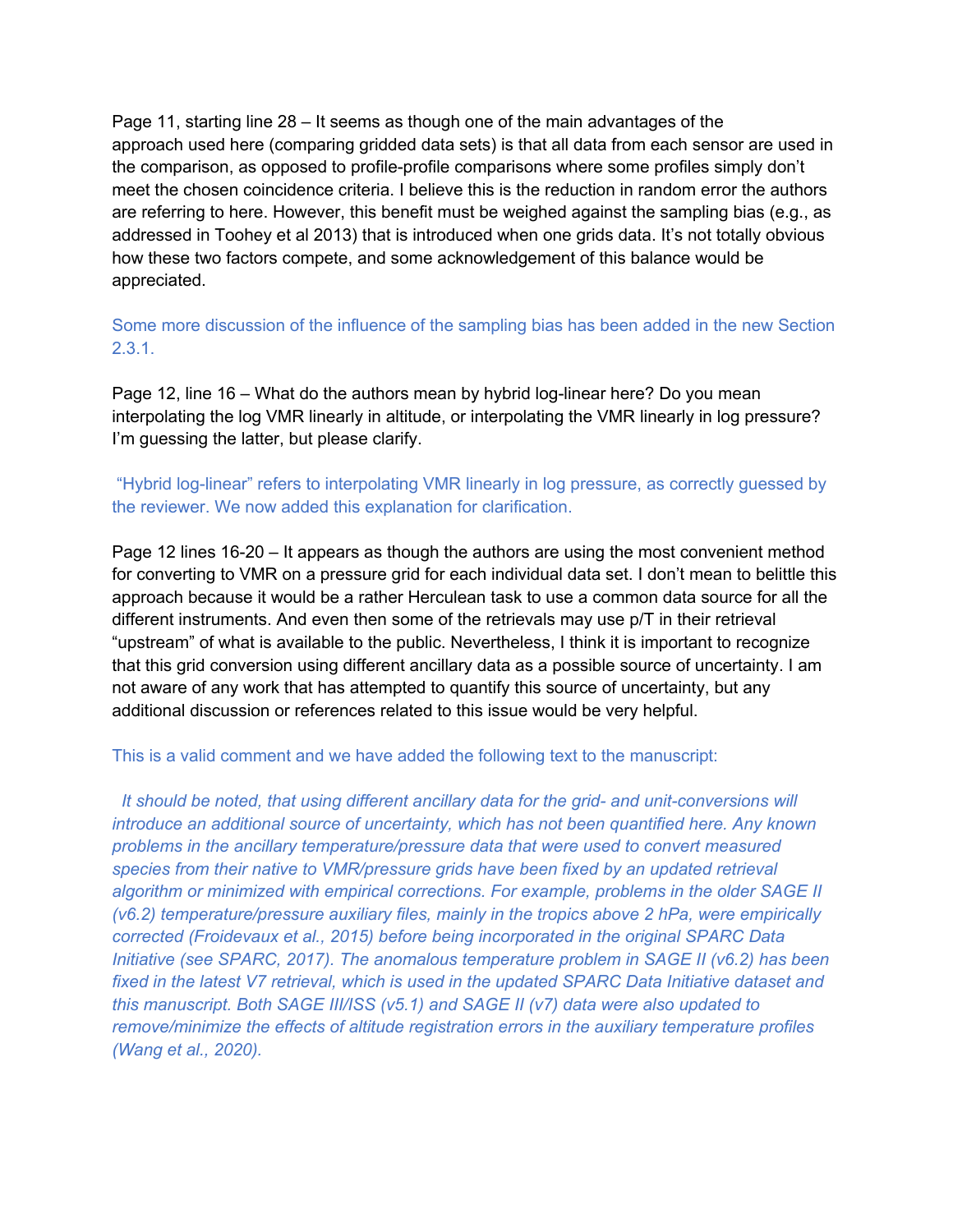Page 14, paragraph line  $17 - 22 -$  This paragraph doesn't make any sense and should probably be removed. It is addressing some evaluation that is not shown in the paper, and doesn't really even explain what the result is from this evaluation.

We now have removed this paragraph and rewritten the previous paragraph accordingly.

Page 15, line 25 – spectroscopical -> spectroscopic

Corrected, thank you.

Page 15, line 30 – considerable -> considerably

**Corrected** 

Page 16, line 22 – The Wang et al paper is now published

### Reference is now updated.

Page 16, lines 22-24 – The altitude registration problem is easily corrected, as outlined in the appendix of Wang et al 2020. The authors should implement this correction.

We have now updated both SAGE III/ISS (V5.1) and SAGE II (v7.0) data versions to address the altitude registration problem in the auxiliary temperature/pressure data.

Page 17, line 31 – "also slightly" -> "also has slightly"

Corrected.

Page 21, line 25 – "mechanism" -> "mechanisms"

#### Corrected.

Page 22, line 5 – I think you mean "time" here instead of "date"

#### Deleted.

Page 24, line 19 – this paragraph ends abruptly. Can you say something about how this compares to SPARC 2017, as is done for the other species?

We added the following text: *'In comparison to earlier evaluations (SPARC, 2017), the updated nitrogen data sets show a slightly improved agreement. In particular the scaled ACE-FTS data sets agree better with the other time series in terms of absolute bias and seasonal cycle.'* 

Page 23, line 23-25 – This is a run on sentence.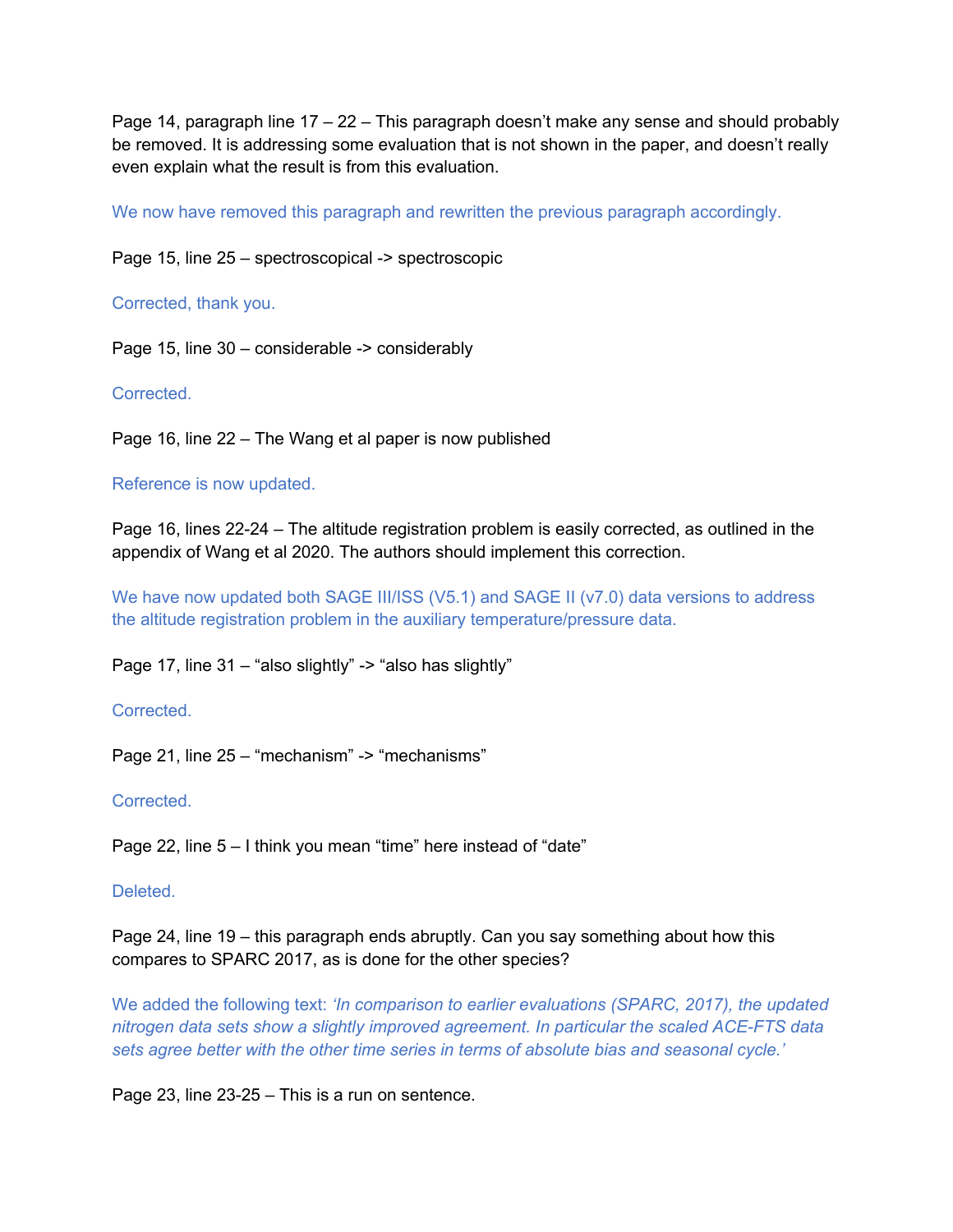We changed this sentence as follows:

*In general, we expect increasing NOy values during the dynamically quiescent spring and summer, and this is observed by ACE-FTS and MIPAS. In the NH, the NOy maximum is observed in boreal autumn by all three instruments. In the SH spring, Odin shows a secondary maximum that is less pronounced than in the NH, but this provides for a better agreement with the other two datasets. For ACE-FTS, the too low NOx values in the SH and NH boreal winter cancel out with the too high HNO3 values, resulting in an overall good NOy agreement with MIPAS.*

Table A5 – as previously mentioned, Wang et al. paper has been published now.

### Corrected.

Table A6 – should cite Davis et al. for the SAGE III/ISS water vapor

Davis, S. M., Damadeo, R., Flittner, D., Rosenlof, K. H., Park, M., Randel, W. J., et al. (2020). Validation of SAGE III/ISS solar water vapor data with correlative satellite and balloon-borne measurements. Journal of Geophysical Research: Atmospheres, 125, e2020JD033803. https://doi.org/10.1029/2020JD033803

### Thank you, added.

Data versions questions:

In general, it is preferable to use the newest data set from each satellite. There is a new Aura MLS version 5 data set, which I assume will become the widely adopted version of the data to use. Could this be included in the data set? Similarly, there is a new ACE-FTS version (4.1) that is the recommended version. Also, which version of MAESTRO data is being used here? It says "31" in the table, which I assume refers to v3.1. But there are several sub-versions of 3.1 (eq, 3.11, 3.12,  $\therefore$  ). The latest version is 3.13 – is that what is being used?

We agree with the reviewer that it would be preferable to use the latest data versions. However, we rely on the expert advice of the instrument PIs and use the data versions that they are most comfortable sharing. This is why we use version 3.6 for ACE-FTS and version 31 for ACE-MAESTRO (note this is the official versioning number for H2O, which is different from ozone). These data versions have generally undergone considerable validation efforts. Note that Aura-MLS version 5, while available to the public, is just finishing its reprocessing and has not yet been re-evaluated by the MLS team, or rushed to processing into the format of the SPARC Data Initiative. At some point, the data versions have to be "frozen", and a considerable amount of work is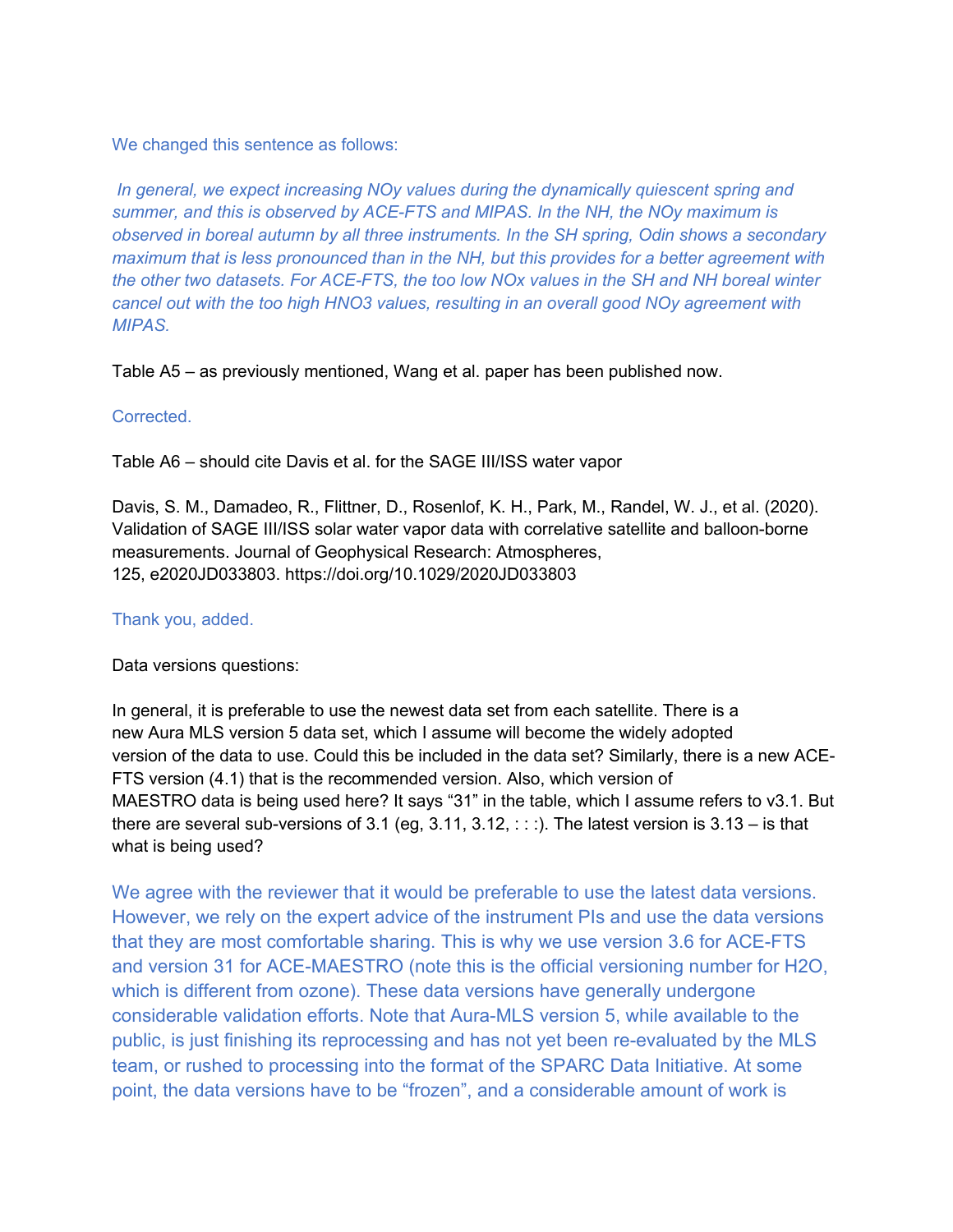needed to redo all the comparisons shown here; moreover, most comparisons will not be affected significantly.

# REVIEWER 2

This manuscript presents an overview an update of the SPARC Data Initiative, in particular of the assessment of all satellite limb measurements of stratospheric trace gases. The data initiative is a really important and ambitious project. It aims to evaluate the state of the available datasets comparing them against the multi-instrument mean to gain an idea of the usefulness of such datasets.

# Response: We thank the reviewer for his/her careful reading of the manuscript and very helpful comments which helped improve our manuscript. Please find below our answers in blue.

The methodology used is to compare zonal means to identify biases among the datasets. My main concern with this manuscript is that such approach is too simplistic as here described, the drawbacks of such comparisons are mentioned in the text (i.e., the possible sampling biases and the geophysical variability) but not really incorporated into the analysis.

Response: We have shown in SPARC (2017), Hegglin et al. (2013) and Tegtmeier et al. (2013), that the results on biases derived from our approach are generally robust across evaluations based on evaluations using shorter or longer time periods. We have also compared our results to results obtained from validation approaches using coincident measurements and generally, the bias estimates are too, very similar. These comparisons have provided confidence that our approach is not too simplistic as implied by the reviewer. There are also a lot of advantages of our approach, for example that we get information on biases that are latitude-resolved, which is not usually provided in the coincident-validation approach. In particular, our evaluations provide the reader/user with a clear sense of whether an instrument's data fields should be used (also in a climatological sense) to evaluate models. Where an instrument deviates strongly from MIM (e.g., in polar region), one should not use it for zonal monthly mean evaluations (whether due to sampling bias or systematic measurement bias).

For example, in Toohey et al (2013) some instruments can potentially have ozone sampling induced biases greater than 10% (or even 20% in some locations -see Figure 3 of Toohey paper). Yet the authors define excellent agreement as 2.5% through-out the entire zonal mean disregarding the location of such biases, I encourage the authors to consider the value of the sampling biases and to define the agreement criteria accordingly.

Response: See below, we prefer to keep the same approach as in the already published literature on the SPARC Data Initiative, so to keep the results/numbers comparable.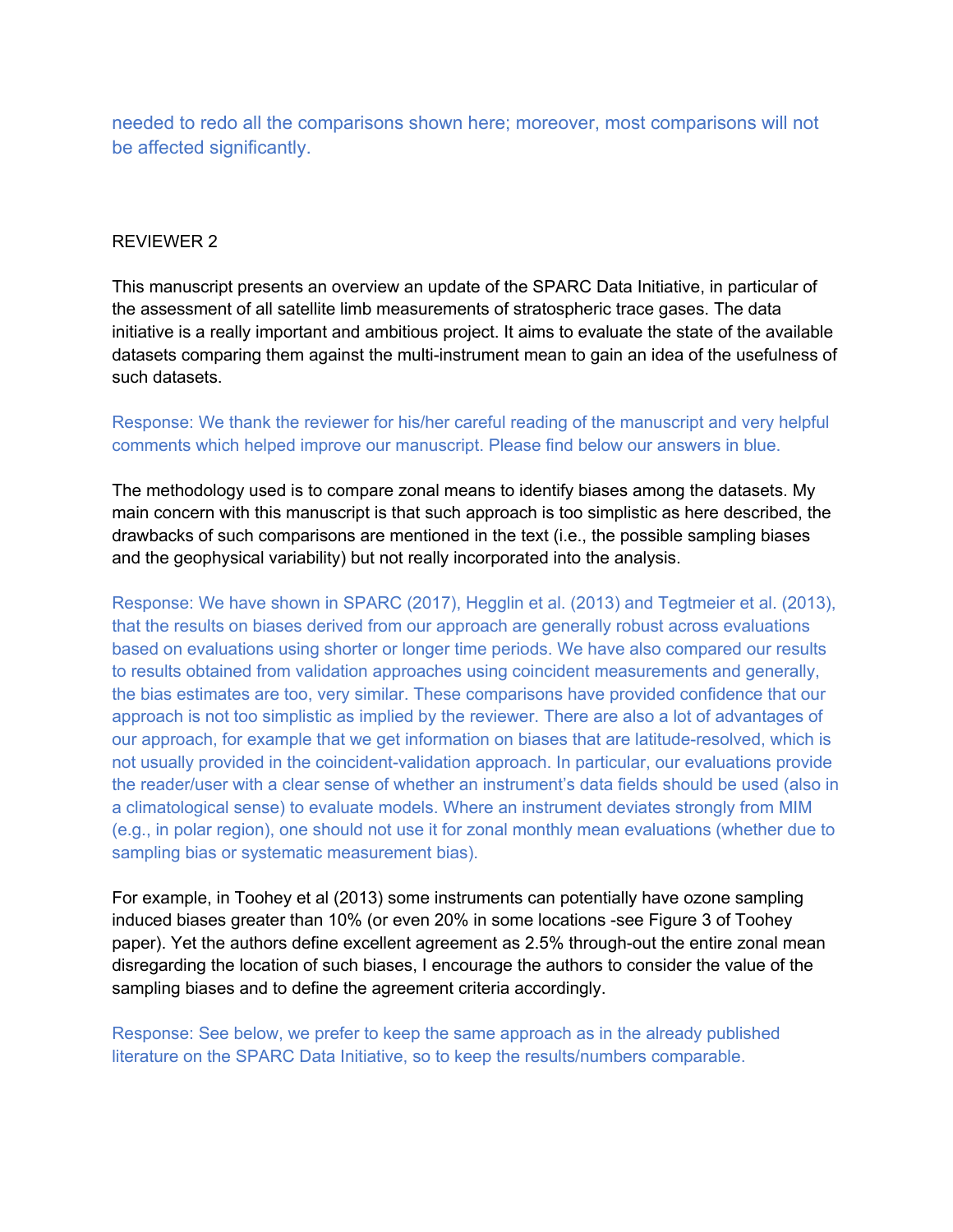So, for ozone below 100hPa and near the poles excellent agreement could be defined as between 10% due to the expected sampling biases.

Similarly, when comparing "cross-sections" (as in Figure 5) for different time periods, each "climatology" will be affected by different variability. For example, the figure below shows "climatologies" constructed using MLS data for different time periods.



As can be seen, some differences that will be interpreted as bias in the current analysis, are just natural variability (values up to 5 to 10% in the ozone example above). The methodology should identify areas of high variability and change the criteria agreement for such areas. They could also identify how many months are needed to decrease such variability within their current excellent agreement criteria and only include "climatologies" on such scales.

Response: See below for further discussion. We are fully aware of the possibility that natural variability may have an advers impact on our comparison methodology. However, the 5% to 10% sampling biases identified by the reviewer can be readily minimised by averaging over a longer time period that covers several QBO-cycles than that chosen in the above figure by the reviewer.

I understand that including the sampling biases and the variability into the analysis may be overambitious for the already ambitious project. But at least a more thorough discussion of the caveats of the agreement criteria is needed.

Response: We indeed opt to add a more detailed discussion of the above shortcoming of our methodology in the text as suggested by the reviewer (see new section 3.2.1), since a detailed evaluation of the influence of sampling biases is indeed beyond the scope of this manuscript. The reviewer is correct that natural variability has to be taken into account in the interpretation of the derived inter-instrument differences. We would like to stress that we have taken account of sampling issues in several ways when performing our evaluations and also were following procedural precautions to be confident of the validity of our approach:

- We include as many years as possible with the maximum years of overlap in one evaluation. Where overlap was not possible, as many years as possible would be chosen keeping in mind a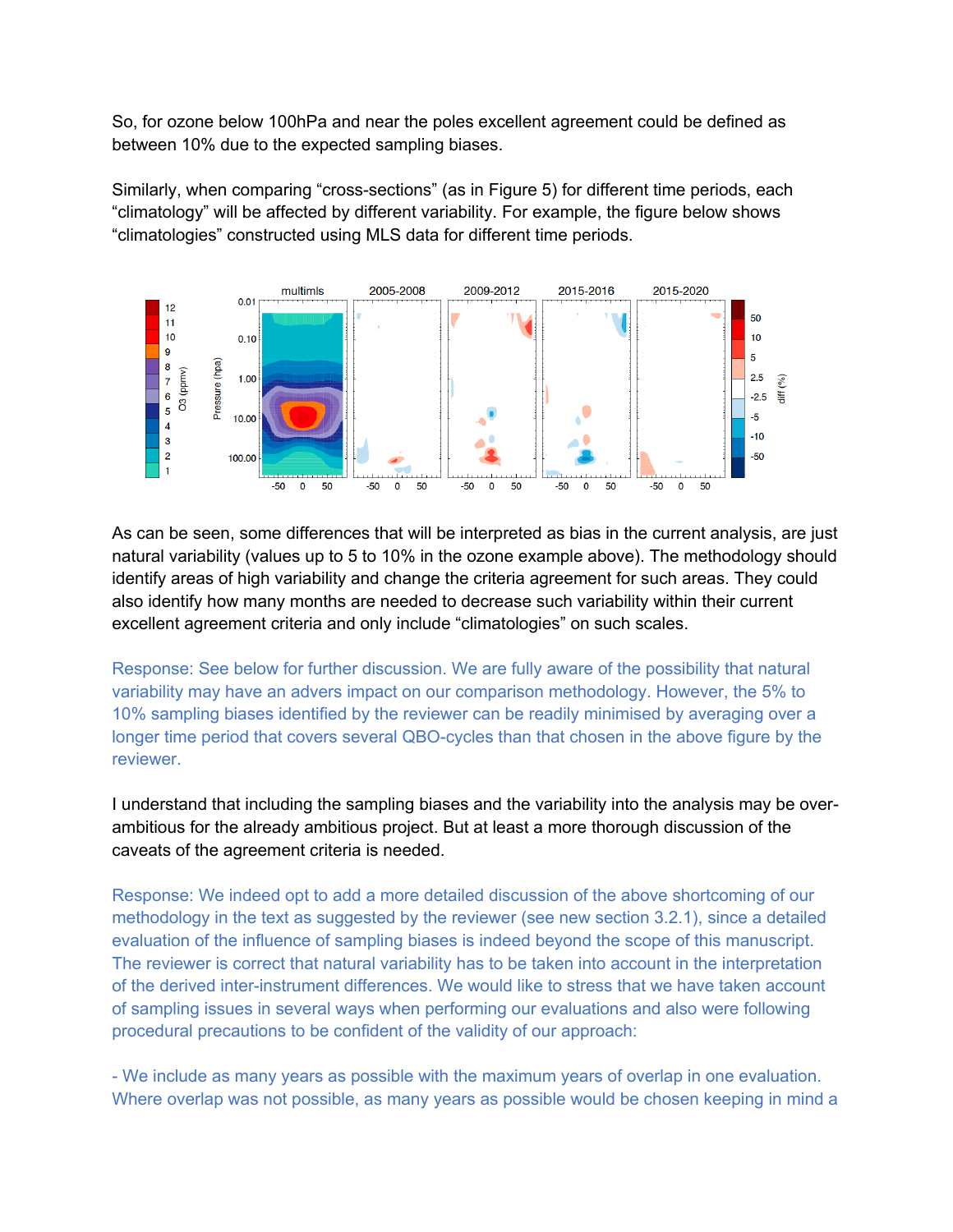potential tradeoff with underlying trends. For most species, trends can be considered much smaller than inter-instrument differences.

- Where the instruments' temporal coverage allowed for it, we tested inter-instrument differences for different time periods to get a sense of the influence of temporal inconsistencies in the comparison. The general structure in the different instruments' biases relative to another thereby generally did not change.

- There are some examples where the previous conclusion was not applicable. When looking at SAGE II versus HALOE differences we found that the inter-instrument differences changed over time, which in this case was indicative of a drift in one of the instruments. The change was not attributable to sampling biases since the instruments were compared for over the same time periods. Please see SPARC report (2017) for a detailed discussion.

- Where possible, we also used multi-annual averages over time periods longer than 3-4 years so that obvious structures in tracer distributions from the QBO (such as seen in the reviewer's example when looking at the 2009-2012 versus 2015-2016 time periods) would cancel out.

Finally, while we agree with the reviewer's suggestion in principle, we would like to retain our definition of the different levels of agreement, mainly because we would like to remain comparable to and consistent with the SPARC report (2017). A further argument may be that the definition of levels of agreement is to some extent arbitrary anyway and would likely differ when defined by a data producer (who understands how difficult it is to measure in the lowermost stratosphere) versus a data user (who needs a certain level of accuracy to be able to make a clear inference for, e.g., model performance).

#### Comments:

P2 line 20: the vertical resolution is not 1 to 4km according to the satellite instruments section.

Response: We now say approximately 1 to 5 km, since this range depends on the species and spans all vertical resolutions given in Table A5 (submitted manuscript) except the highest (SAGE III/ISS with 0.75 km) and lowest resolutions (UARS-MLS with 8 km) indicated.

P2 line 28: There should be more recent citations for stratospheric dynamics and transport.

Response: We added a few references and now add '*e.g.*' not to imply this list to be exhaustive.

P3 line 4: Delete the in-preparation paper.

#### Response: Deleted.

P2 line 28: Space missing between N2O5 and HNO4.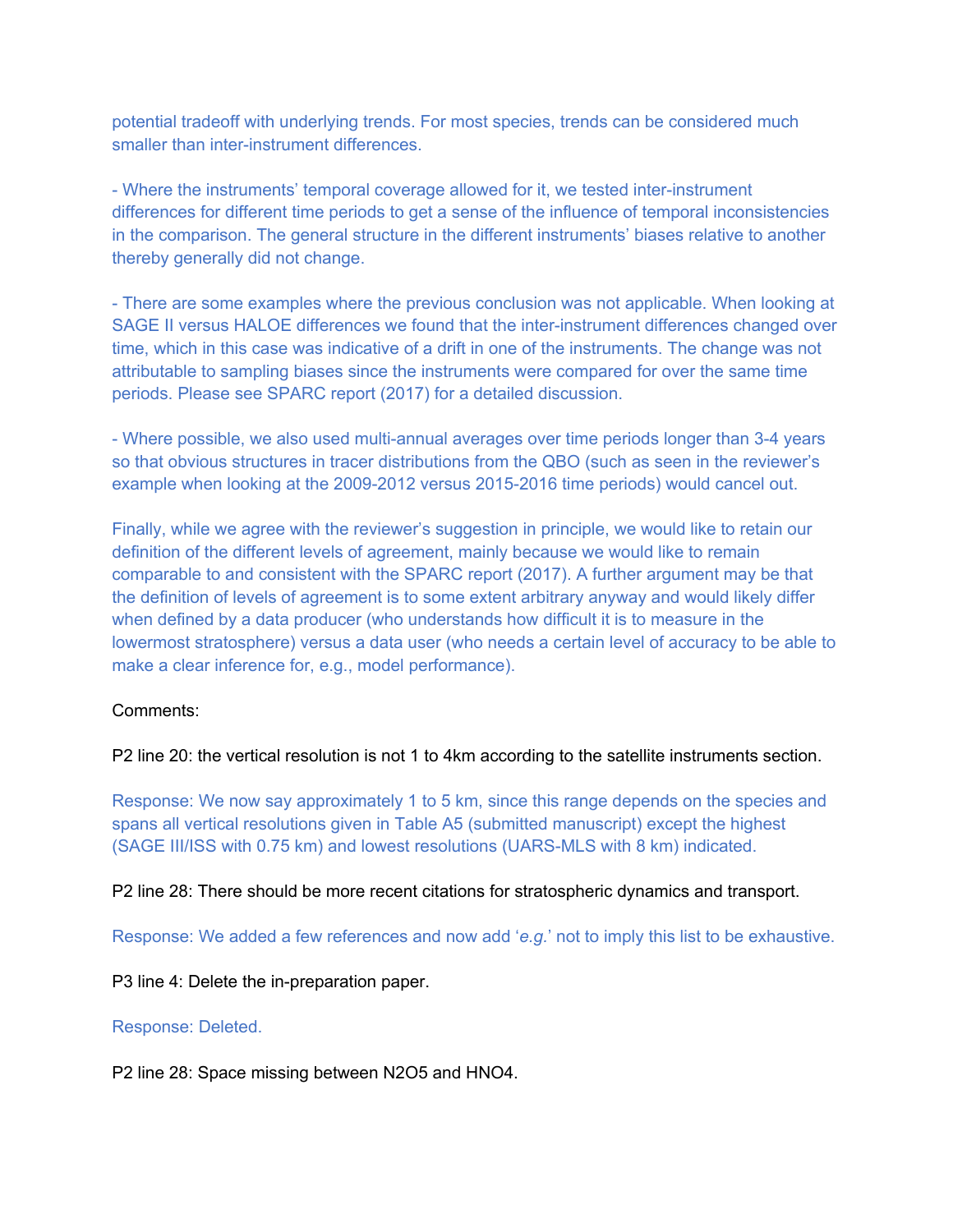### Response: Changed.

P3 line 29: add "and" between CH2O and CH3CN

#### Response: Added.

Figure 2 is hard to read. Consider getting rid of the alternating blues background and filling the cells using solid colors instead of Xs.

Response: Thank you for the suggestion. We have changed the figure and hope it is now better readable.

P4 line 14: It is not clear to me what is meant by random sampling error? The sampling error is anything but random is determined by the sampling and the variability of the measured parameter. Are the "highly structured and transient features that may not be resolved by some instruments" refer on P4 line 25 what is meant by random sampling error? Please clarify.

# Response: Thank you for spotting this error. We meant to say *random measurement error.*  Corrected.

Section 2: This entire section is inconsistent. Some instrument subsections have information about its vertical resolution, some have information about the spectral range and spectral resolution, some have information about which retrieval they are using, some explain the measurement concept (i.e. GOMOS), some have FOV information, or tangent heights. Please be consistent, if you feel the need to explain on detail for an instrument, then explain it for the other, regardless if it is given on the tables.

# Response: The instrument descriptions have now been fully revised and homogenised.

P5 line 22: Please add emission after nadir. They are other type of measurements using the nadir view.

# Response: Added.

Figure 3: What is wrong with SCIAMACHY and OMPS around 45W and 60S? Is this related with the South Atlantic Anomaly, if those please mention it here or in the SCIAMACHY / OMPS sections. This figure is also missing the sampling patterns of LIMS, MAESTRO and SAGEI. If MAESTRO sampling is missing because is the same as ACE-FTS, please make sure to specify that in the ACE-FTS subplot title or in the caption.

Response: OMPS and SCIAMACHY sampling patterns are indeed affected by the South Atlantic Anomaly as correctly noted by the reviewer. This has been noted in the caption. We added a sampling pattern for LIMS. ACE-FTS has the same sampling pattern as ACE-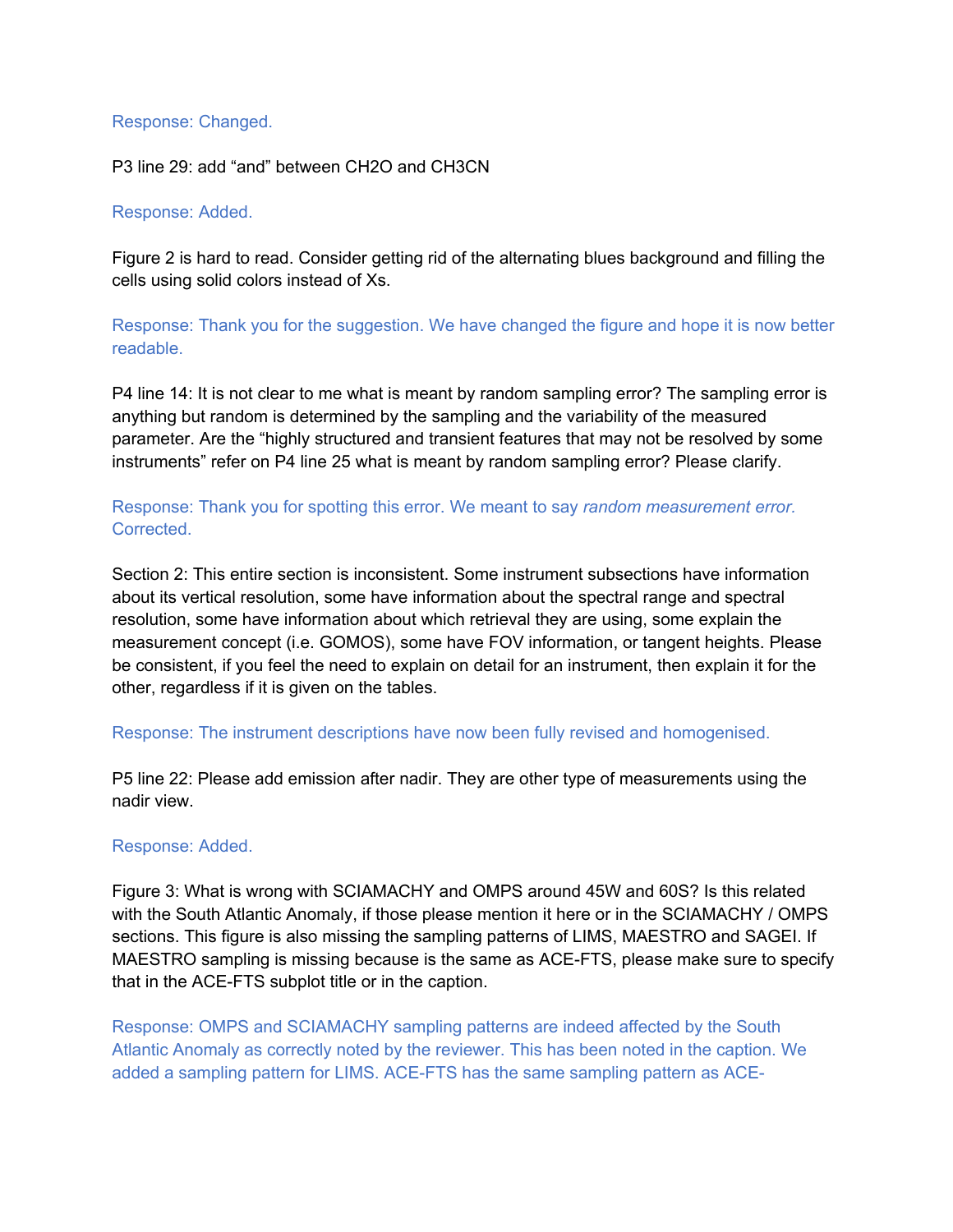MAESTRO, and SAGE I is very similar to SAGE II, HALOE and SAGE III/ISS, which is now also noted in the caption.

P6 line 17: delete space before 70S

Response: Deleted.

P7 line 2: "was about 3 to 5km" contradicts the statement made in the introduction "1 to 4 km"

Response: See answer above.

P7 line 15: if POAMII and POAMIII tracks are identical why show them on Figure 3. (Just curious what happen to POAM1)

Response: POAM III is now removed from the figure. Note, POAM 1 was a much earlier instrument of a fundamentally different design and was never operational.

Section 2.6. I thought there were different retrieval versions for this instrument. Which one are you using and why?

Response: This section refers to Odin OSIRIS, for which there is only one retrieval version for this instrument, version 5.10.

P8 line 14: This is the same principle of sun occultation which was not explained previously. Why explain it here? or better yet Why not explain the sun occultation and other methods the first time they are introduced...

Response: The information is deleted, we now refer to the SPARC report for the information on different measurement techniques since this seems to be too much of a textbook material.

P8 line18: altitude resolution of GOMOS is 0.5 to 1.7 versus 3 to 5 UARS MLS are you should you do need to use the averaging kernels. Could you prove that the comparisons do not improve when comparing so dissimilar resolutions?

Response: Thanks for the suggestion. We agree that validation exercises of individual instruments need to take vertical resolution into account, ideally by applying the averaging kernels. Our evaluation approach, however, includes 18 instruments with varying vertical resolutions and also varying spatial coverage. We have discussed the impacts of such differences in the report and in companion publications (Neu et al., Toohey et al.) for selected trace gases and instruments. It is beyond the scope of the current activity to apply sampling patterns and averaging kernels to all data products. In addition, we want to stay consistent with and comparable to earlier results based on older data versions (Hegglin et al., 2013; Tegtmeier et al., 2013; SPARC, 2017), and have therefore decided to keep the current approach (see text in Section 3.2.1).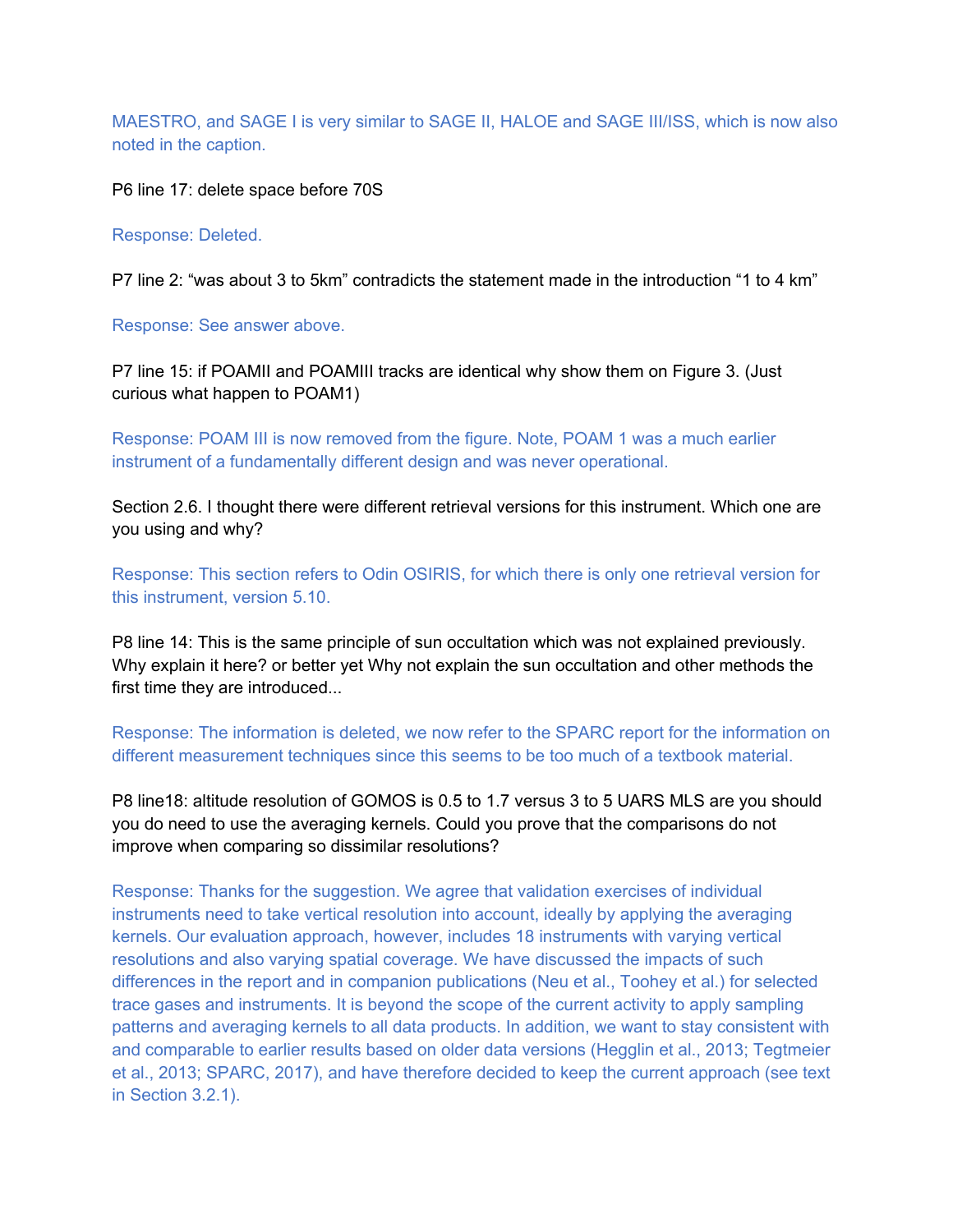# P8 line 26: I thought it was 0.025 cm-1 (see for example https://amt.copernicus.org/articles/2/337/2009/amt-2-337-2009.pdf )

Response: The 0.025 is the number you get if you apply the textbook formula to the maximum optical path difference. But in real life you do not get this, because an instrument is never perfectly aligned,

the beam is not infinitesimal narrow etc. Thus, industry responsible for building MIPAS guaranteed only 0.035. This is the number we work with. The text remained unchanged.

P9 line 3: Please justify why are you using this retrieval and not any of the many others…

Response: See answer to reviewer 1. Some text is added.

P9 line 23: "the latitude scanning (see figure 3) is the same each year". That is not true, it changes slowly, the pattern may be the same but not the time of the measurements, see below:

Response: Text has been changed.

P9 line 25: Methodology discussions should be moved to section 3

Response: Information moved.

P10 line 5: Again, I am assuming that their sampling patterns are identical. In that case, Figure 3 should be labeled differently so that the reader know that their sampling pattern is the same..

Response: Done.

P10 line 8 Methodology discussions should be moved to section 3

Response: Information moved.

P10 line22: The instrument was not damaged. Please change to: Unfortunately, during launch, most of the aperture was obstructed by a plastic film used for insulation that became detached during the ascent to orbit. (or something similar) https://doi.org/10.1117/12.623574

Response: Changed. However, we use the Gille et al. 2008 reference, which discusses the issue in detail as well.

P10 line 24 Coverage is 65S – 82N https://doi.org/10.1029/2007JD008824

Response: Changed, thanks for spotting this mistake!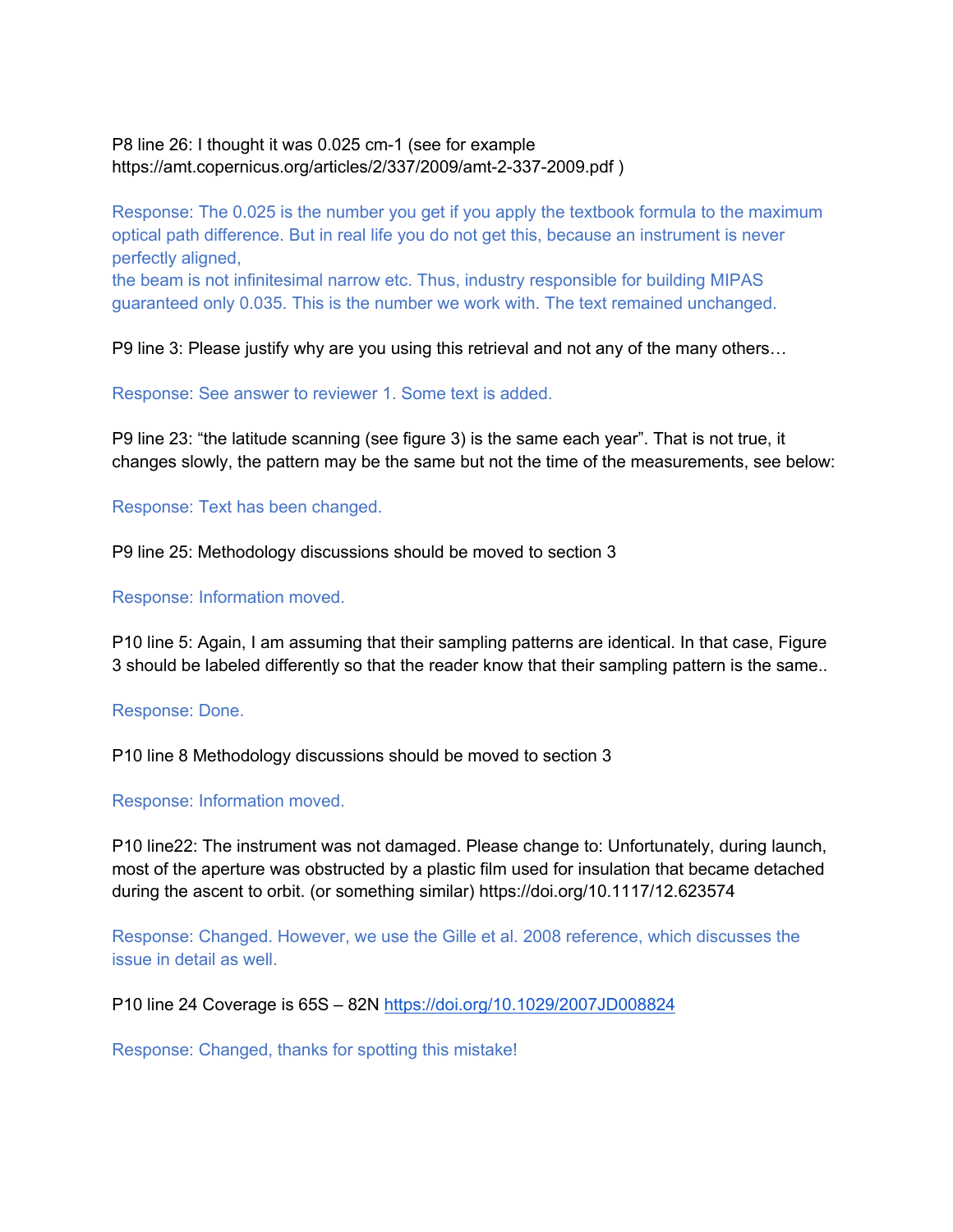P11 line 11: Coverage is between 38S-65N in north looking days and 65S-38N on south looking days so, as shown in figure 3, I could be argued that the coverage is actually 65S-65N. What does nominal mean in this instance?

Response: Note, the South looking days only happened during three occasions. We now explain this in the text and also deleted the notation of *nominal*: *Three times during the observation period, in late November, middle of February, and beginning of April, the ISS turned 180 deg along its yaw axis, so that the field*-*of*-*view deflection was pointing southward, resulting in inverse hemispheric observation ranges (65 degS-38 degN).*

Section 2.17: I do not believe TES is used at all in the manuscript. Please delete this section or include examples using TES data.

#### Response: Section is now deleted.

P11 line 18: the apodized or unapodized detail was not mention for MIPAS.

### Response: Information is now deleted.

P12 line10: The data preparation and handling of the dataset is a really important step of the whole endeavor. Please provide a brief description here, or in each instrument section. Also, the SPARC data initiative does not have information on the new datasets included in this manuscript.

Response: We agree with the reviewer that the gridded dataset construction is one of the most important steps of the Data Initiative work and in fact has caused a substantial workload for the instrument PIs. It is due to this reason that some other available instruments/retrievals were not included in the study. However, it is hard to summarise all the crucial details of all the different approaches taken. The SPARC Data Initiative dedicated a whole chapter on this. Thus, we decided to highlight better where to find this information in the report and add the missing information on OMPS and SCIAMACHY as follows to Section 3.1: *Note, for the new SAGE III/ISS gridded datasets, the same approach was followed as for the other SAGE instruments. For OMPS, the data are handled in exactly the same way as those from SCIAMACHY with exception of the rejection of measurements within the South Atlantic Anomaly (SAA) region. While for SCIAMACHY, a fixed latitude-longitude range is used, the SAA flags from the level-1 product are used for OMPS.*

P12 line19: The conversion from altitude to pressure levels as well as the conversion from number density to volume mixing ratio will introduce an uncertainty. According to 10.5194/amt-9-2497-2016 this bias could be up to 5% in the upper stratosphere (Figure 8/section 6 of that paper).

Response: We have added a note on this issue and refer to Hubert et al. (2016).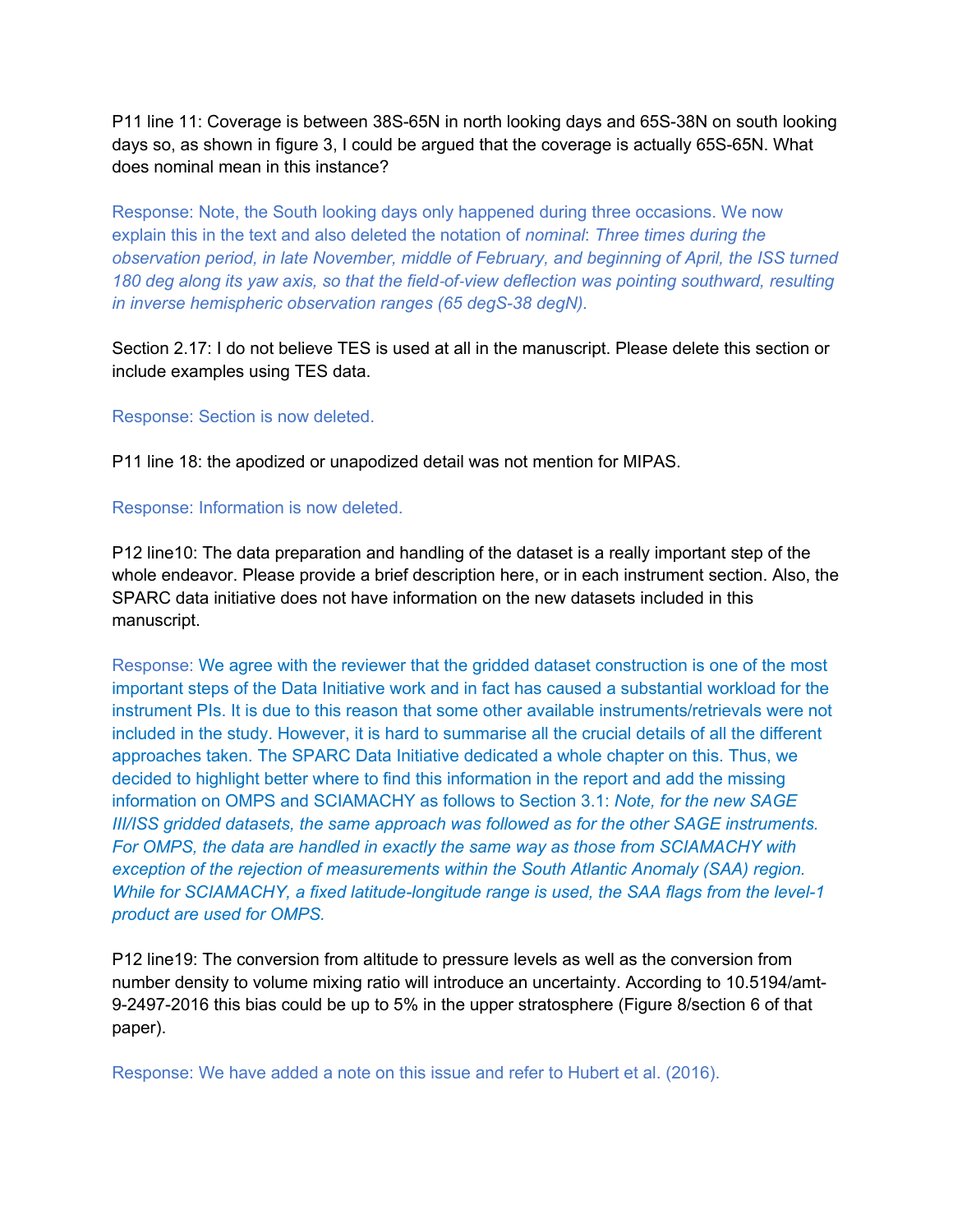P12 line16: is not clear to me what is meant by hybrid log linear interpolation, do you mean that you linearly interpolated on log(pre) instead of on pre. A brief explanation will suffice. The terminology on Table 3 is barely used through-out the rest of the text. I recommend changing the blue-red color bar of Figures 5, 6, 8 etc, to a blue-white-red color bar with the white covering from -2.5 to 2.5. That way the reader could easily identify where the excellent agreement is found.

Response: We have added the following explanation: *To this end, profile data have been carefully screened before binning and a hybrid log-linear interpolation in the vertical has been performed (i.e., the VMR is interpolated linearly in log-pressure).* However, we have kept our original color scale for the difference plots since we had used it in this way in our previous papers and the SPARC (2017) report. This allows for easier comparison between old and new data versions in the different comparisons. Also, even for small differences it can be interesting to know if they are positive or negative.

P12 line 24: The authors seem to use climatology file when they meant zonal monthly mean files. It is confusing.

Response: We changed the notation throughout the manuscript.

Figure 4: Again not climatology file, zonal monthly mean file, space missing between and-LST\_MEAN. MIPAS was not available in 2018. Do you mean 2008?

# Response: Thank you for spotting these errors, now corrected.

P12 line 29: Toohey et al 2013 is not the only study about sampling biases for limb instruments, there are more, for example: 10.5194/amt-7-1891-2014, 10.5194/acp-16-11521-2016, 10.5194/acp-18-4187-2018, 10.5194/amt-12-2129-2019

Response: Thank you for pointing out these studies. Now added.

P13 line 26: How do the authors define if measurements from a given instrument are deemed unrealistic. I think the MIM will be more robust if the authors defined quantitively which measurements to include or exclude.

Response: This is for measurements outside the ±3 sigma range. Information now added.

P14 line 17: Since the second summary is not going to show here, please delete this paragraph.

# Response: Deleted.

P16 Line15: Why are the author evaluating different retrievals for OMPS? If they are going to do that, they should include all the retrievals from MIPAS and OSIRIS, etc.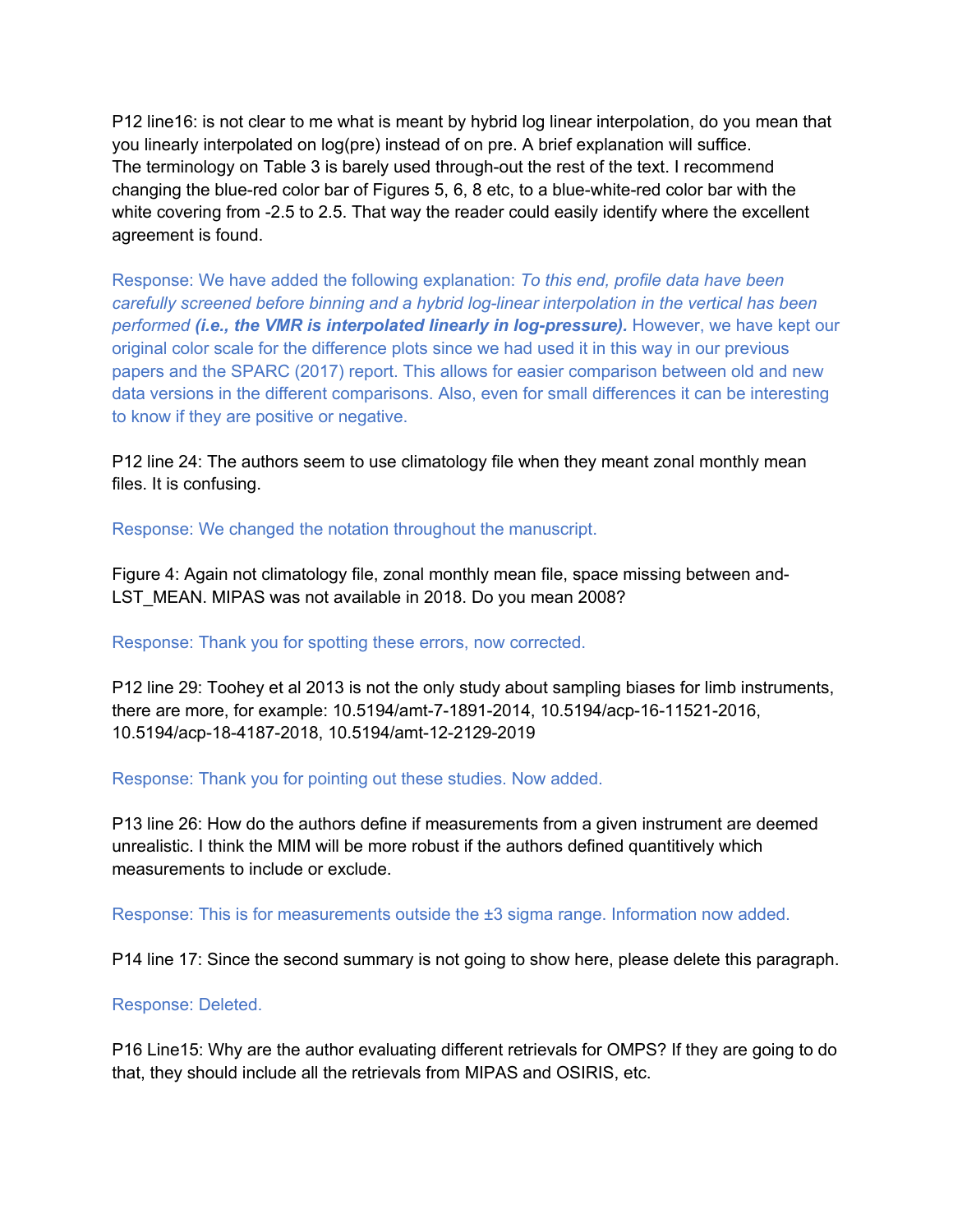Response: We include them here as there is not yet enough information from independent validation exercises available that we could use to exclude one or the other retrieval.

P16 line 23: Wang et al is published already. And it shows how to get rid of the altitude registration problem. Such correction should be implemented for SAGEIII/ISS. As well as for SAGEII since that product is also affected.

Response: We have updated the reference. We have now also updated the SAGE III/ISS and SAGE II data by correcting the altitude registration problem.

P17 line 27: I thought kernels were not considered at all through the whole study. Further I do not see what retrieving in log space has to do with the kernels. The averaging kernels are concentration dependent disregarding if they are retrieved in log space or not. Retrieving in log space only ensures that the retrieval will be positive.

Response: Yes, the reviewer is correct. None of the evaluations take the AKs into account. We have now reworded this passage: *Note, it is expected that the application of averaging kernels would likely improve these comparisons (which should be tested in future work).* 

P19 line 1: instead of the current figure 5 why did the authors do not show the figure 5 and 6 equivalent for CH4. It will presumably show the same results as Figure 7 but I will be consistent with the previous to sections.

Response: We see the reviewer's point but prefer to provide a selection of the evaluations we show in the SPARC Data Initiative report (2017) as outlined in the introduction of the manuscript.

Figure 7 what is the shaded region is this the excellent agreement region or the very good please specify in the caption.

Response: We have now added an explanation in the caption.

Figure 8: the color bar units are missing. Is the level in the differences really 2 or 2.5.

Response: Thank you for catching this. It should indeed have been 2.5. Now amended.

P20 line11: Not "climatologies", zonal monthly mean from SMR, MIPAS, …

#### Response: Changed.

P20 line18: Again, be consistent in Figure 5 and 6 you only show the MIM, not the individual instruments zonal means. Now, looking at those, why are the authors including SMR into the MIM when there is a clear high bias around 20hPa in the tropics and a clear artifact around 60N.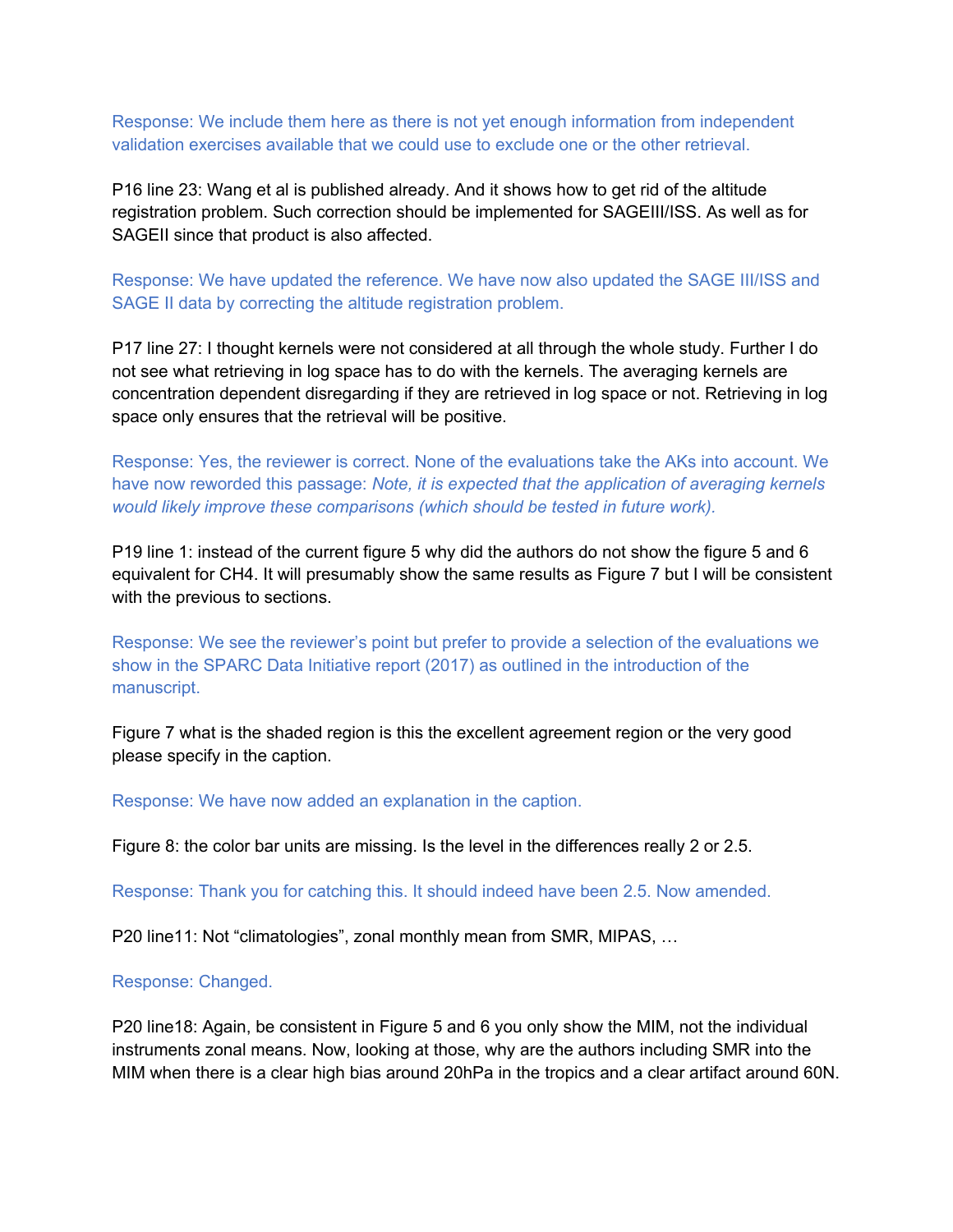Response: We understand the reviewer's wish to see consistency across the evaluations. To find this information for all (most) trace gas species, the reviewer is referred to the SPARC Data Initiative report (SPARC, 2017). Here, we would like to showcase a range of evaluations to highlight how one can get different pieces of information on the different datasets when doing so. As also argued for Figure 13, the value of having the zonal mean fields of each instrument included in this figure is to show obvious, non-physical features in some of the instruments (e.g. Aura-MLS, SMR), which are not obvious from just looking at the difference fields.

P21L16: Were some instruments not included for O3, H2O in figure 14 due to differences in time period, Why is this important for CO but not for H2O, O3, etc?

Response: The reason we left out SMR and MIPAS(1) in this figure is to remain comparable to the SPARC Data Initiative report. Now added as explanation.

P22 line 3: Why was ozone at higher altitudes not corrected using a chemical box model? There is a strong diurnal variation in the US-LM affecting those concentrations.

Response: Diurnal ozone variations are of ~10% below 1 hPa and grow with increasing altitude up to more than 100% for upper mesospheric levels [e.g., Wang et al., 1996; Schneider et al., 2005]. In addition, the impact of temperature uncertainties on the conversion from altitude to pressure during the climatology production may cause additional errors that are particularly pronounced in the LM. Therefore, we decided to not correct the mesospheric ozone climatologies, but instead only evaluated the climatologies up to 1 hPa. This information is now added to the oznoe section.

P22 line 25: Why does figure 11 does not include the MIM? Also, this figure should include panels showing the difference versus the MIM to be consistent. How are the authors evaluating the good agreement (P22 line27) or the agrees well (P22 line31) or the very good agreement without it.

Response: The current version of Figure 11 has 15 panels. For readability and clarity of the figure, we have decided to keep the figure in its current version and to not include another 15 panels. The figure focuses on the consistency of the comparisons across the different nitrogen species, which benefits from showing comparisons for all species in one row. This would not be possible any more, if the differences to the MIM would be included. However, we have added the line for the MIM to each of the panels to guide the reader's eye.

#### What does the "s" stands for in ACE-FTS s10am etc?

Response: See next answer.

Figure 12: What is the "s" or the "ss"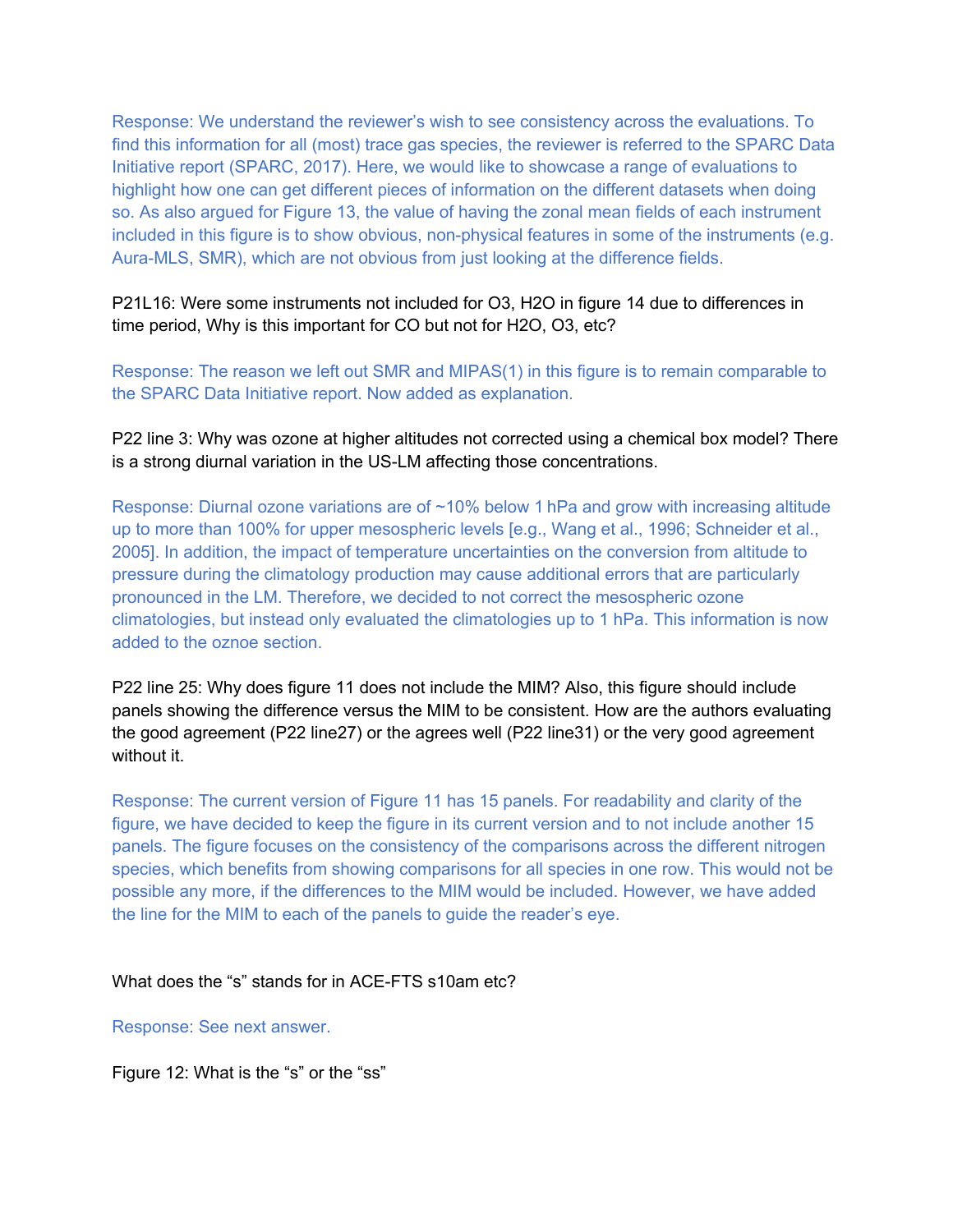Response: "s" stands for "scaled to 10 pm" and "ss" for "sunset measurements". Now added to the caption.

P24 line 1: sorry if this is obvious and I am just not understanding it. How come if you compute anomalies as monthly – MYM (multy year mean) might display a diurnal cycle while doing (monthly – MYM) / MYM \*100. does not?

Response: In a first approximation, the difference due to the diurnal variation can be described by a multiplicative factor not changing with the time (as the measurement time is fixed), this factor cancels out when calculating the multiplicative anomalies.

P24 line 11: "possibly due to its higher vertical resolution" This statement could be proven by applying for example the MIPAS averaging kernels to HIRDLS and repeating the comparison.

Response: We agree with the reviewer that this suggestion should be tested and added in the following note '*(which should be tested in future work)'*

P24 line 17: Again, please be consistent, in previous sections there has always been mention of the previous evaluation.

Response: We added to the manuscript the following statement: *In comparison to earlier evaluations (SPARC, 2017), the updated nitrogen data sets show a slightly improved agreement. In particular the scaled ACE-FTS data sets agree better with the other time series in terms of absolute bias and seasonal cycle.*

P24 line32 SMR data is not used at all in Figure 13, i.e., the only comparison shown in the manuscript.

Response: We have clarified in the text why SMR is not shown here.

P25 line 1: please include the equivalent of Figure 5 and 6 for HO2. Showing the MIM and the difference versus the MIM for SMILES, MLS and SMR before discussing the November 2009 and February comparison.

#### Response: See next comment.

Figure 13: are you comparing the MIM for 2 instruments. If you are, then just shown the MIM and then the differences. Were the SMILES selected according to their local time or all local times were included in this comparison?

Response: We have chosen this format for this figure since the SMILES-MIM/MIM differences look exactly opposite of that from Aura-MLS, and there is more information in looking at the Aura-MLS and SMILES zonal mean fields instead. We have added a note in the caption to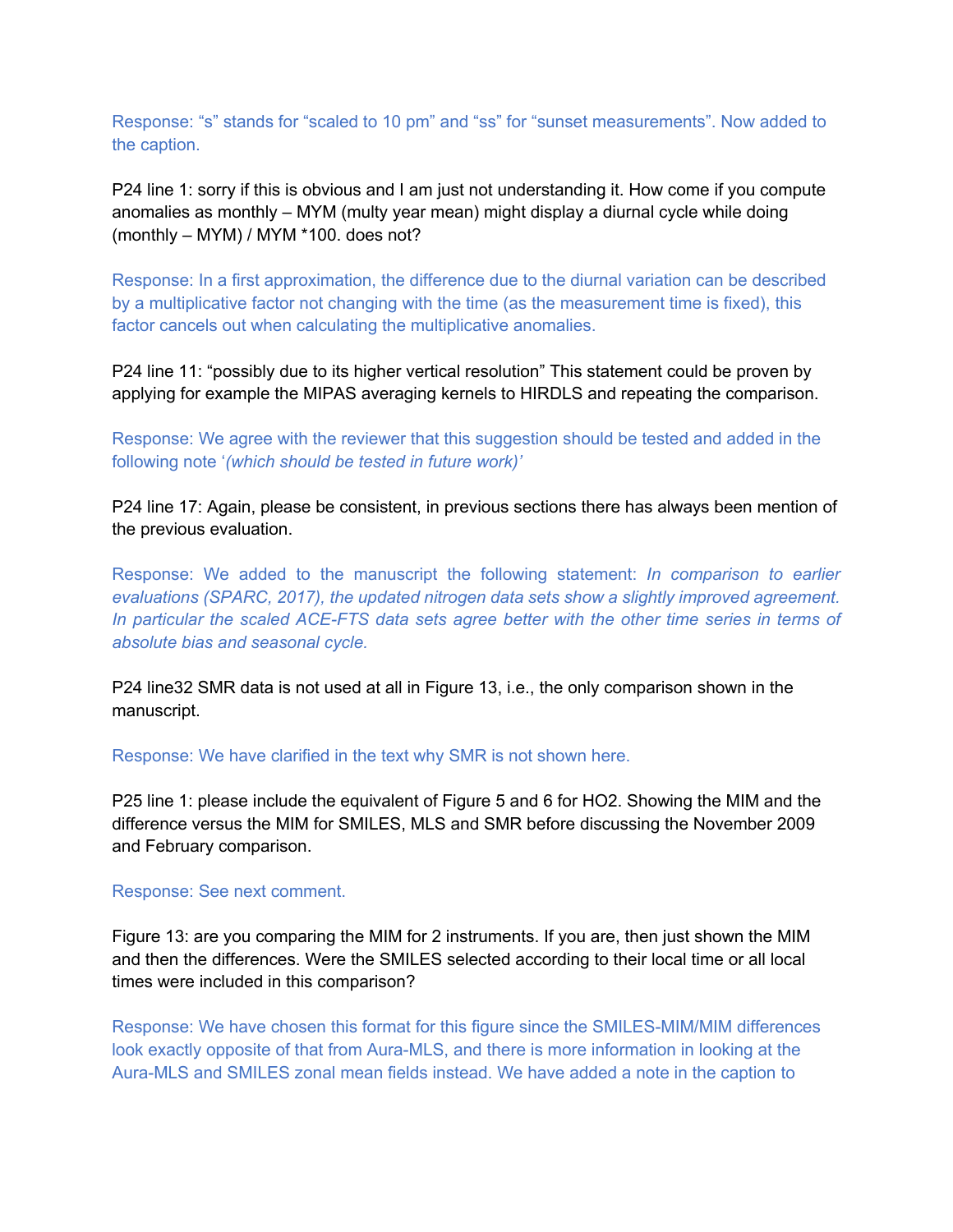highlight this. We have selected all available SMILES *daytime* data (LT) as now stated in the caption.

P25 Summary evaluations. Is the reader supposed to be using the definitions on Table 3 with Figure 14, 15 and 16? If it is, the color bar should reflect the values determined in such table 3.

Response: Based on the color scheme the 2.5%, 5%, 10% and 20% values can be clearly distinguished. We prefer to keep the current color scheme in order to stay consistent with the evaluations of earlier data versions published in the SPARC report. We added the following statement to the manuscript to provide the reader though with some more guidance: *Note, we adopt the same vocabulary (Table 3) for the summary comparisons (based on relative standard deviations) as used earlier for instrument specific evaluations (based on relative differences).*

P26 line1: Why is there no HO2 1-sigma multi-instrument summary as for the other molecules? There are other molecules with only 2 or 3 instruments as for SF6, HF, NO, HCl.

Response: We do not provide an assessment of the uncertainty in the mean field of HO2 because of the very limited time coverage of SMILES data which does not provide a meaningful annual mean distribution.

Why is there no BrO 1-sigma summary?

Response: We do not provide an assessment of the uncertainty in the mean field of data products if they are not available at the same local solar time. This is the case for BrO, and also N2O5, ClONO2, and HNO4.

Figure 15 is not consistent with Figure 14, I understand that the authors are redoing the Figure from the SPARC DI but for this paper it will be much better is they kept a simple layout as in Figure 14. That is, remove the boxes and the chemistry explanation, etc.

Response: Figure is now simplified and necessary information added to the caption.

P26 line 11 The acronyms (CSA, ESA, JAXA, etc) are not are not defined.

Response: We delete the different agencies' names here and write instead *"from various space agencies".*

P26 line 16 These manuscript only updated the trace evaluation, as written it implies that it also evaluated the aerosols observations.

Response: We now clarify the situation by adding the following text: *Note, aerosol evaluations and monthly zonal mean timeseries data will be presented in a follow-on study).*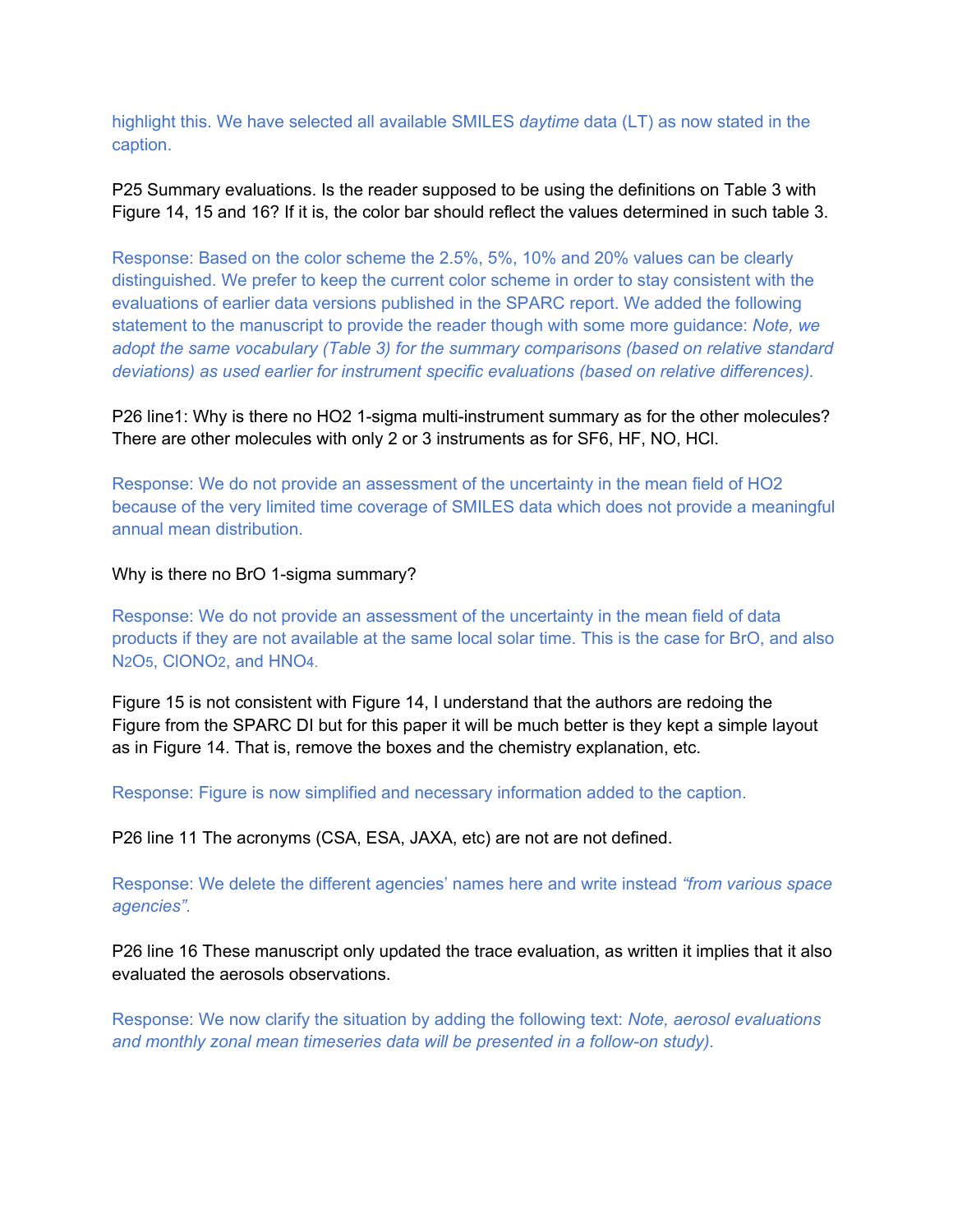P26 line 26: The doi zenovo link those not exist. As in, google cannot find it (neither the zenovo webpage). You have to go into the webpage and search for Hegglin to get the dataset. Please clarify

Response: The reviewer seemed to have misspelled the word zenodo. Our google search did provide a result that links directly to the zenodo archive.



P27 line 5: Why generally? It always produces larger sample sizes.

Response: We now deleted the word 'generally'.

P27 line 9: Toohey et al 2013 only shows the sampling biases for Ozone and water vapor. As mention here it seems that it investigated the sampling biases for all molecules included in the SPARC data initiative.

#### Response: This has been clarified in the text.

Table 1- References column: Why are some years in brackets and some don't? Cloud top is not an appropriate vertical range, please provide the lowest possible measured altitude in clear sky and then either on the text or as a tablenote specify that in the presence of clouds is from the cloud top. Why do HALOE, UARS and SMR have pressure ranges as well as altitude ranges. Please be consistent.

Response: Thank you. Amended. For the pressure ranges. Different instruments use different native vertical grids. We had added (although inconsistently) the information in km where this native grid was pressure. We now do this consistently across the different instruments.

Table 2: Why does MIPAS have two vertical resolutions? Due to the change in spectral resolution? Please clarify.

Response: We have clarified this issue in the table caption: *Note, the low (high) vertical resolution along with the high (low) data density entries in MIPAS refer to the two different*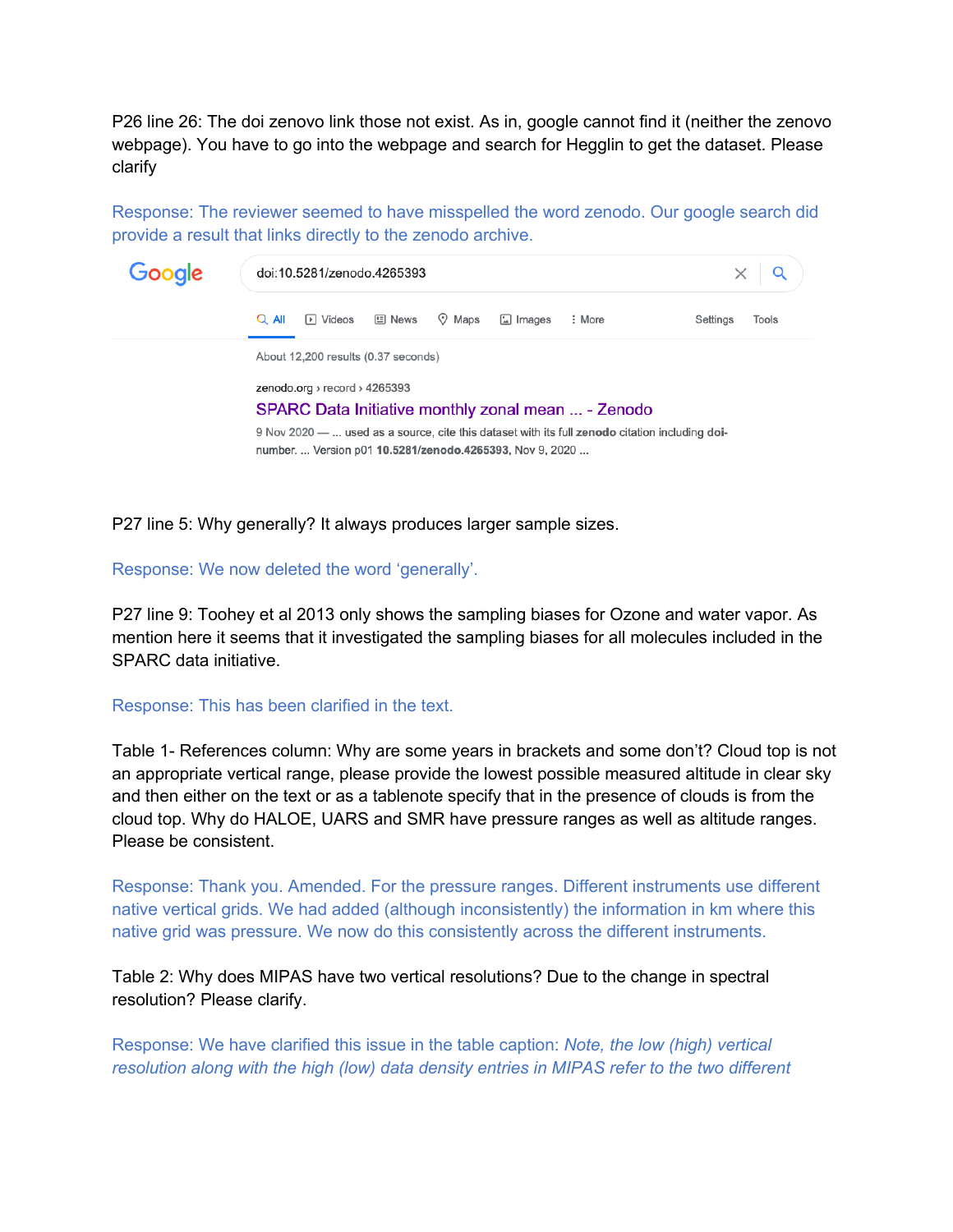*measurement modes MIPAS had been measuring in before and after 2004, referred to as MIPAS(1) and MIPAS(2) in later tables, respectively.*

### What happened to the ascending LT of meas for SCIAMACHY?

Response: The ascending part of the SCIAMACHY orbit lies mostly in the darkness. Generally, there are no measurements available in this part of the orbit. In the middle of the summer, however, there are some measurements at high latitudes during the ascending part of the orbit. These measurements are not included in the gridded data set to avoid averaging of observations performed at very different local times. We now clarify this in the caption: *Also note, the ascending part of the SCIAMACHY orbit lies mostly in darkness, resulting in only few measurements which are not included in the SPARC Data Initiative gridded datasets (thus the ascending measurement LT is not listed).*

How come TES has a LT of meas but not MLS and HIRDLS.

Response: We now have removed information on TES. The LT of MLS and HIRDLS are changing with latitude.

For SAGEIII/ISS - Wang et al has already been published.

Response: Thank you, reference is now updated.

Table A1 I think this should be part of the main text. Also, I think the variable type is wrong: N2O, N2O NR and N2O STD are 3d, [lat, pre, months] AVE-dom, ave-lat, lst's are 2D. [lat, months] But all are described as GEO2D.

Response: The reviewer is correct, amended.

Further, looking at some files, for example the OMPS-SASK or OSIRIS have other variables:

# OZONE\_CONCENTRATION\_STANDARD\_ERROR, OZONE\_VMR\_STANDARD\_ERROR OZONE\_COUNT\_IN\_BIN

Response: Yes, we are aware on some files showing deviations from the specified formatting. We had acknowledged this in the table caption.

# Table A2. Why do some molecules used different versions? For example, MIPAS (1) uses v21 v20

Response: This is because for each gas a dedicated retrieval setup was developed. For gases with the lowest data versions the original retrieval setup was found good enough, while for others, data were reprocessed with a refined retrieval setup.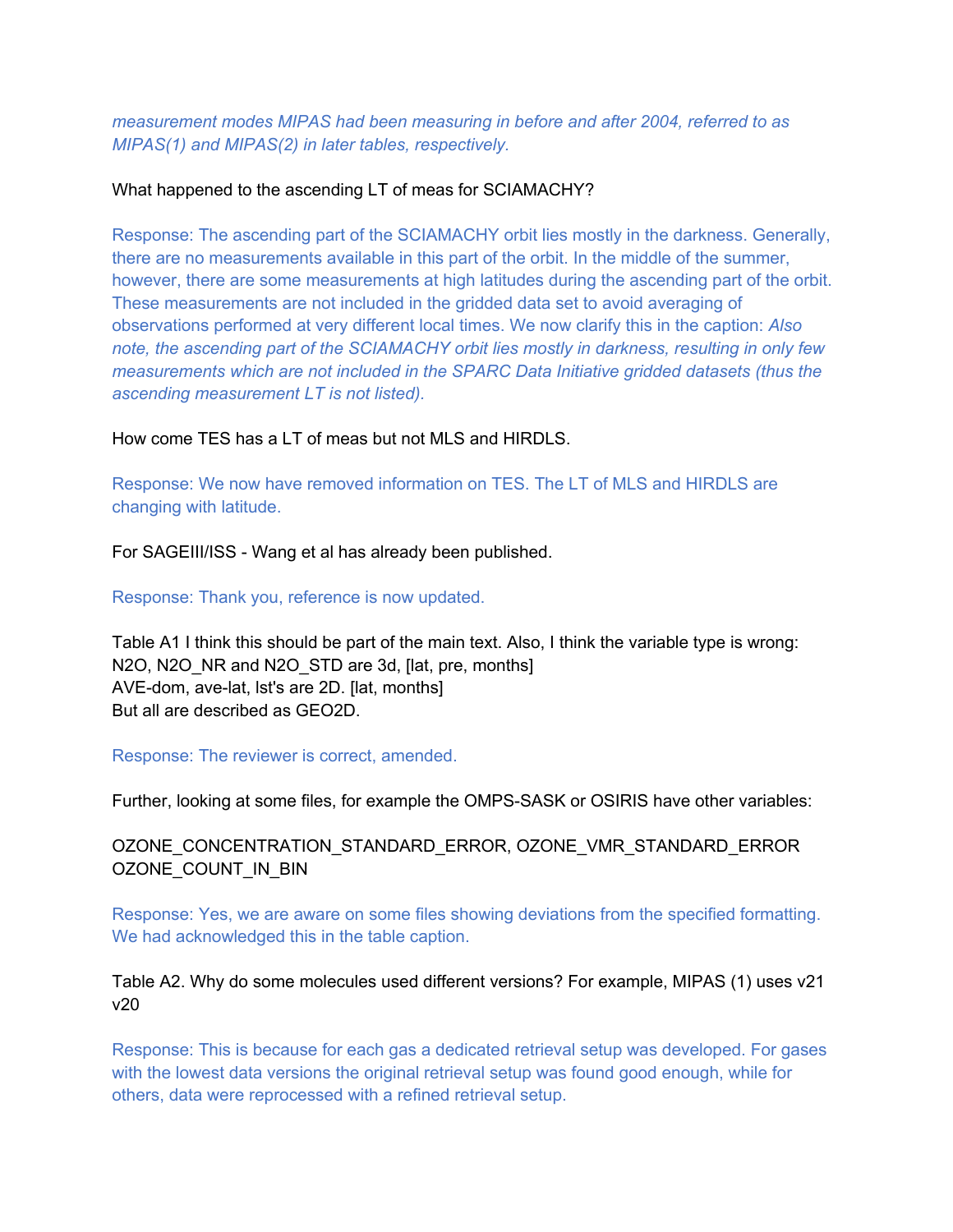Table A3. Why is v4.0 in SAGEIII/M3M in brackets?

Response: A mistake. Now amended.

Table A4. Occultation needs to be bold in the Stellar or lunar occultation section.

Response: Thank you, amended.

Table A5. LIMS reference, is there no published reference. This dataset is from 1979? Perhaps this was meant to be Remsberg 2009?

Response: These references now have been updated.

MIPAS additional comments: Meas mode switched in 2004 from high spectral to low spectral resolution. Not from high to high

Response: Note, it is correct as written since it refers to a tradeoff between spatial and spectral resolution. It says *from high spectral to high vertical resolution.*

SAGEIII/ISS reference: Wang et al has been published.

Response: This has been updated.

HALOE: the vertical range states up to 80km, please provide the minimum altitude

Response: Minimum provided.

Table A6. MIPAS: Meas mode switched in 2004 from high spectral to low spectral resolution.

Response: Changed. See comments above/below.

SAGEIII/ISS cite 10.1029/2020JD033803.

Response: Reference added.

Is there an upper vertical range limit for UARS MLS ?

Response: Yes, we have changed this to "50-80 km".

Table A7 The additional comment for MIPAS in the previous tables is that the Meas mode switched in 2004 from high to low …, in here it says Change in spectral resolution in 2005. Please be consistent. And also the years do not change.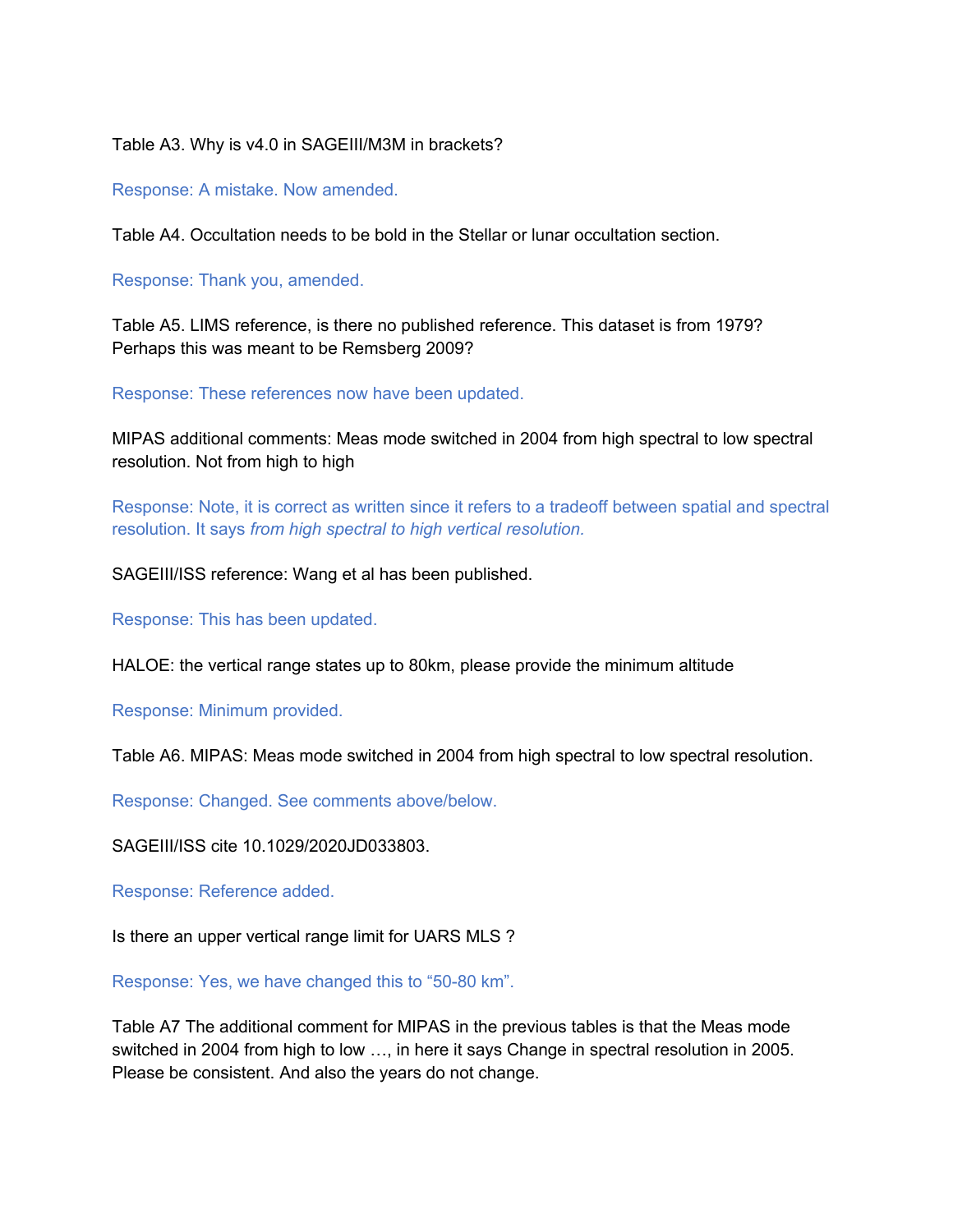#### Response: Now made consistent across all tables.

Table A8 should include https://doi.org/10.1029/2007JD008723 for MLS.

#### Response: Reference now added.

Table A9: In the previous tables the authors have given the overall period for MIPAS. I Actually prefer the format in A9. But be consistent.

Response: Changed according to the reviewer's suggestion.

Table A10. No references for SAGEIII and SCIAMACHY, at least provide the one describing the instrument.

Response: References now added.

The day/night in MIPAS imply that you are taking the day night difference? If it those, this detail should be in the additional comments.

Response: As discussed in section 4.5, "day/night" refers to the useful height range specified in the line above (12-50/70 km). We now write *12-50 (12-70) km for day (night) meas.* which hopefully clarifies the issue.

Table A11: I do not understand the additional comment for UARS MLS, please clarify

Response: We now write "*Data with significant (1-3~ppbv) low bias at pressures \$<\$15~hPa and high bias below the VMR peak"* and hope this clarifies the entry.

Please use the vertical range MIPAS layout for all cloud top's in these tables.

Response: Format made consistent across the tables.

Table A12: Why is there a (UTLS) in the AURA MLS row. The resolution according to the v3 quality document varies from 4 at 10hPa to 10 at 0.046 hPa. Please clarify.

Response: We have now deleted the *'UTLS*', thank you for spotting this error.

#### REVIEWER 3

This manuscript describes the results of the SPARC initiative to identify and compare nearly all existing remote sensing data of the atmosphere from limb sounders, along with updates since the initial report. This was a long and careful effort, and the results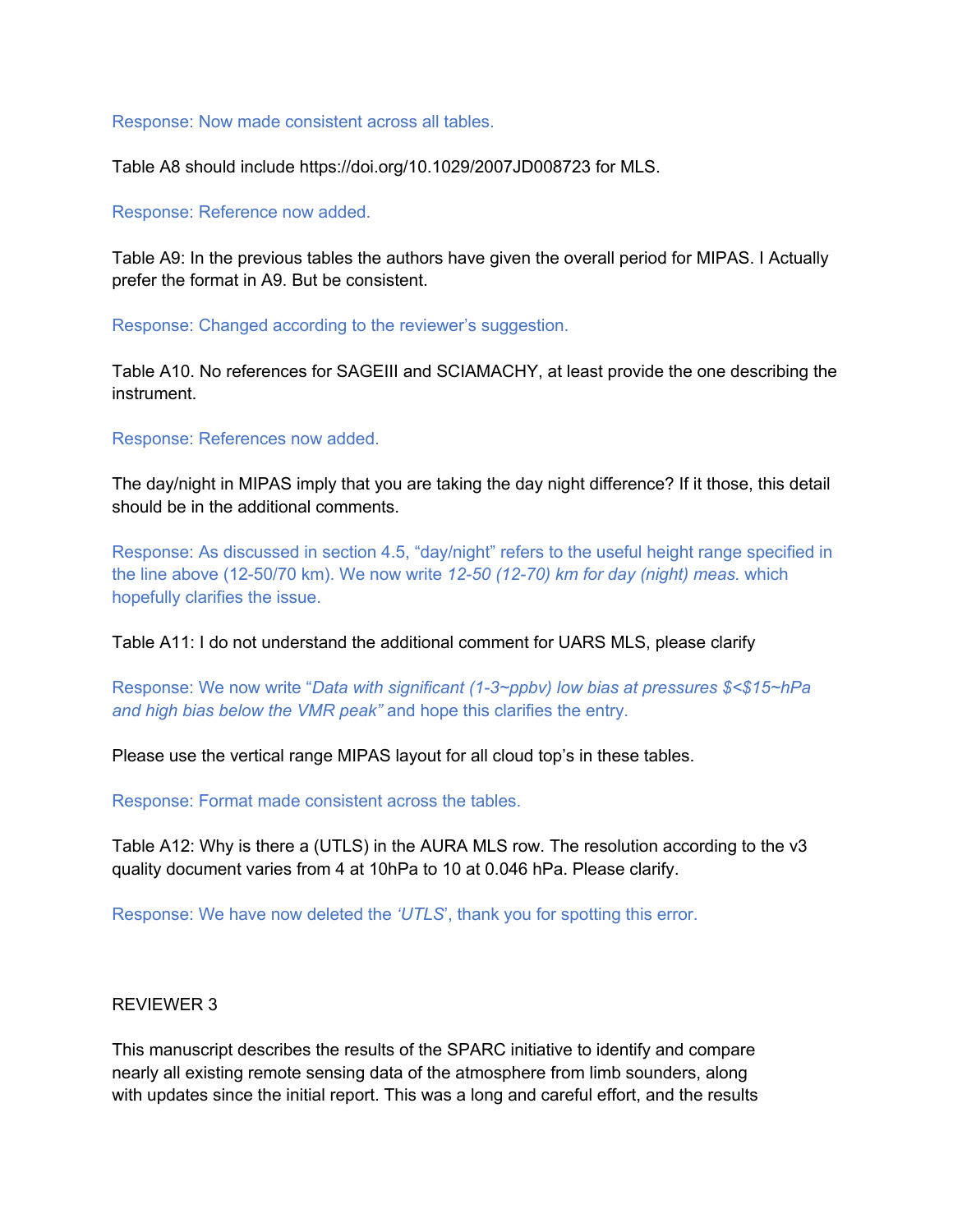are extremely impressive. Anyone using limb sounding measurements in their work (or interested in the chemical composition of the stratosphere and mesosphere) will benefit from this project - to identify data availability, compare different instrumental data sets, or just to understand composition and chemistry in the region from about 200 hPa to 100 km altitude.

The authors used a "top-down" approach, in which all measurements are averaged into altitudelatitude bins and compared. For a project of this scope and completeness, this is probably the only feasible way to accomplish the goals and show the results in a finite amount of space. It is also a nice complement to more traditional methods of evaluating remote sensing data by comparing coincident profiles or measurements. Only some of the highlights are included here, but all data are available on a separate website. For many readers, the multi-instrument mean (MIM) will be most useful, but there are also carefully analyzed data on differences between each data set and the MIM, as well as details about sampling, and a brief description of the general level of understanding about each constituent. With a few minor revisions, this paper will be an excellent contribution to the literature.

We thank the reviewer for her/his positive assessment of the work we conducted within the SPARC Data Initiative and her/his valuable comments on our manuscript. Please find below our answers in blue.

P.17, SAGE II improvements - I am always cautious when data sets are reanalyzed to show better agreement. It is natural for the reanalysis to more closely approach the consensus value, but that is not necessarily the "true" value. The explanation is quite reasonable though; no changes needed.

We fully agree with the reviewer's cautioning remark! To express this more neutrally, we now say *'shows large changes when compared to*' instead of *'has much improved over*'. We still speak of an overall improvement between data versions at the end of the paragraph.

Section 4.5 and following - Peroxyacetyl nitrate (PAN) is not mentioned in the paper, but it does contribute to NOy at the lower end of the altitude range shown (Figure 15). From in situ data from the NASA ATom mission, the fraction of PAN to NOy can be 1/3 to 1/2 in the tropics near 200 mbar. In the stratosphere (higher latitudes at 200 mbar), PAN is usually 10% or less. But it can still be a measurable fraction of NOy in the midlatitudes, probably more likely in the summer when the tropopause is higher. This will likely only affect the very bottom of the NOy plots, but it should probably be at least mentioned briefly in the text.

We have added the following statements in the nitrogen family section: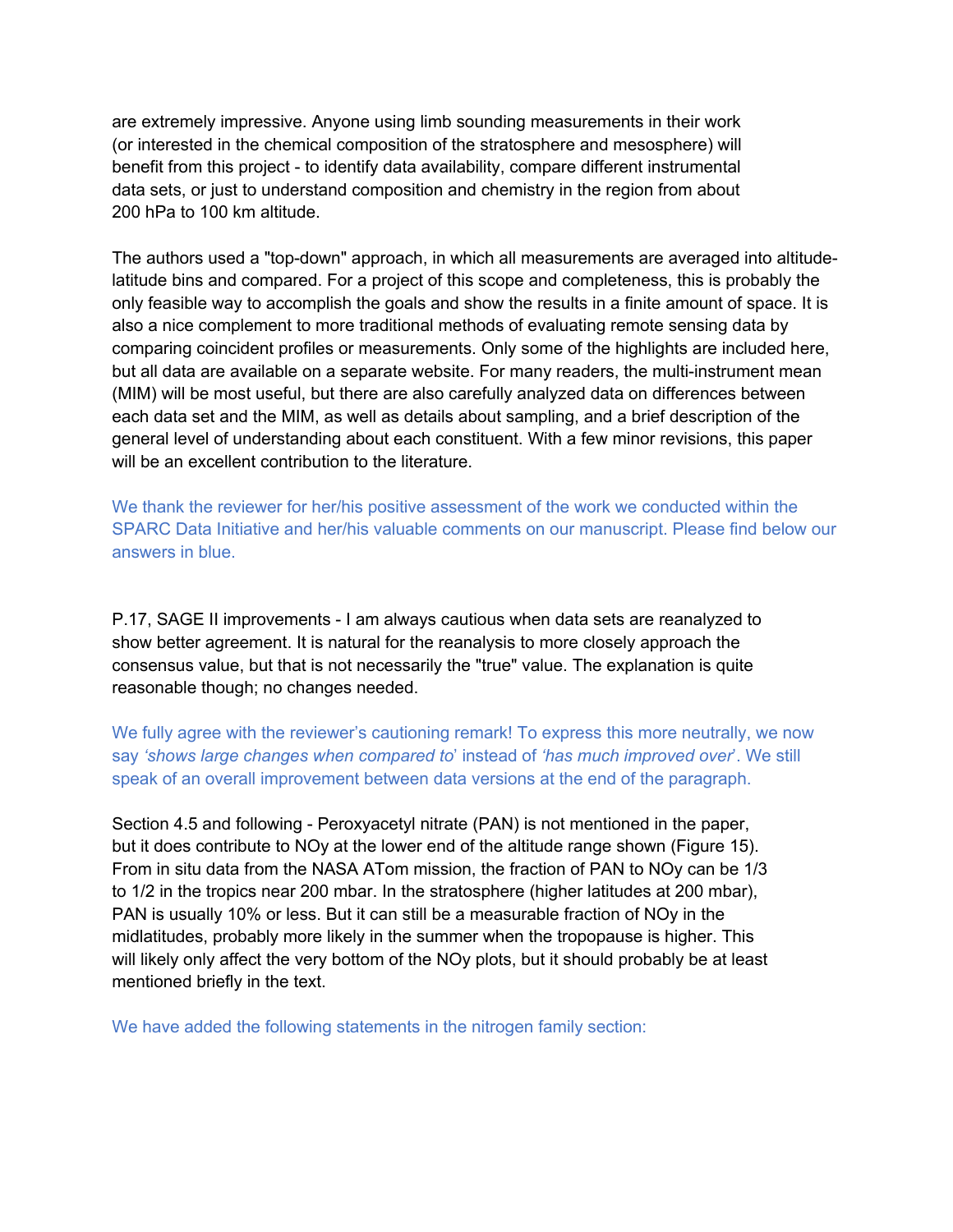*"While HNO3 and NOx constitute 80-100% of all possible species of NOy in the LS, PAN can constitute as much as 20-50% in the tropical UT and extratropical UTLS (i.e., altitudes below 200 hPa) (Kendo et al., 1997; Fadnavis et al., 2014)."*

*"It should also be noted that although available from both MIPAS and ACE-FTS, none of the NOy climatologies presented here includes PAN, which can be a significant contribution to NOy at the lower end of the altitude range shown as mentioned above."*

P.27, l.7 Besides the non-uniformity of sampling, another factor can be the long-term trends in various gases. For example, CFC11 and 12 reached a peak and are now decreasing. But for a gas like water, the long-term trend is not so obvious (and quite important for climate forcing). The "true" (or measured) MIM could be changing over time. This is beyond the scope of this paper, but could be (briefly) mentioned as a possibility in the section on H2O. My understanding of the MIM here is that it is the average over the duration of the measurements, and does not change with time. If that is not correct, then I missed it in the text.

Thank you for this comment. A sentence on trends being a potential issue has been added in the new *Section 3.2.1*, which discusses the methodology. We also clarify that the MIM is the average over all the measurements and all the years/months that are presented in a specific evaluation (and not over the full timeseries available) by adding the following statement: *The MIM is thereby calculated over the same years (or months) and instruments as presented in a given evaluation (and not over the full timeseries available).* The MIM is thus changing with each evaluation done for different time periods, and depending on the different sets (instruments) considered.

Some further, more specific comments:

P.1, l.8 It is difficult to separate "long-lived trace gases" and "transport tracers". There is considerable overlap. Just an observation; no changes needed in the text.

We agree that our categorisation didn't make much sense and changed them to: *… the stratospheric trace gases of primary interest, O3 and H2O, major long-lived trace gases (SF6, N2O, HF, CCl3F, CCl2F2, and NOy), trace gases with intermediate lifetimes HCl, CH4, CO, HNO3), and shorter-lived trace gases…*

P.2, l.2 "nitrogens"? Maybe "nitrogen-containing species"

Thank you. Changed according to the reviewer's suggestion.

l.7 add comma after "climatologies" (if "which" refers back to "approach").

**Corrected**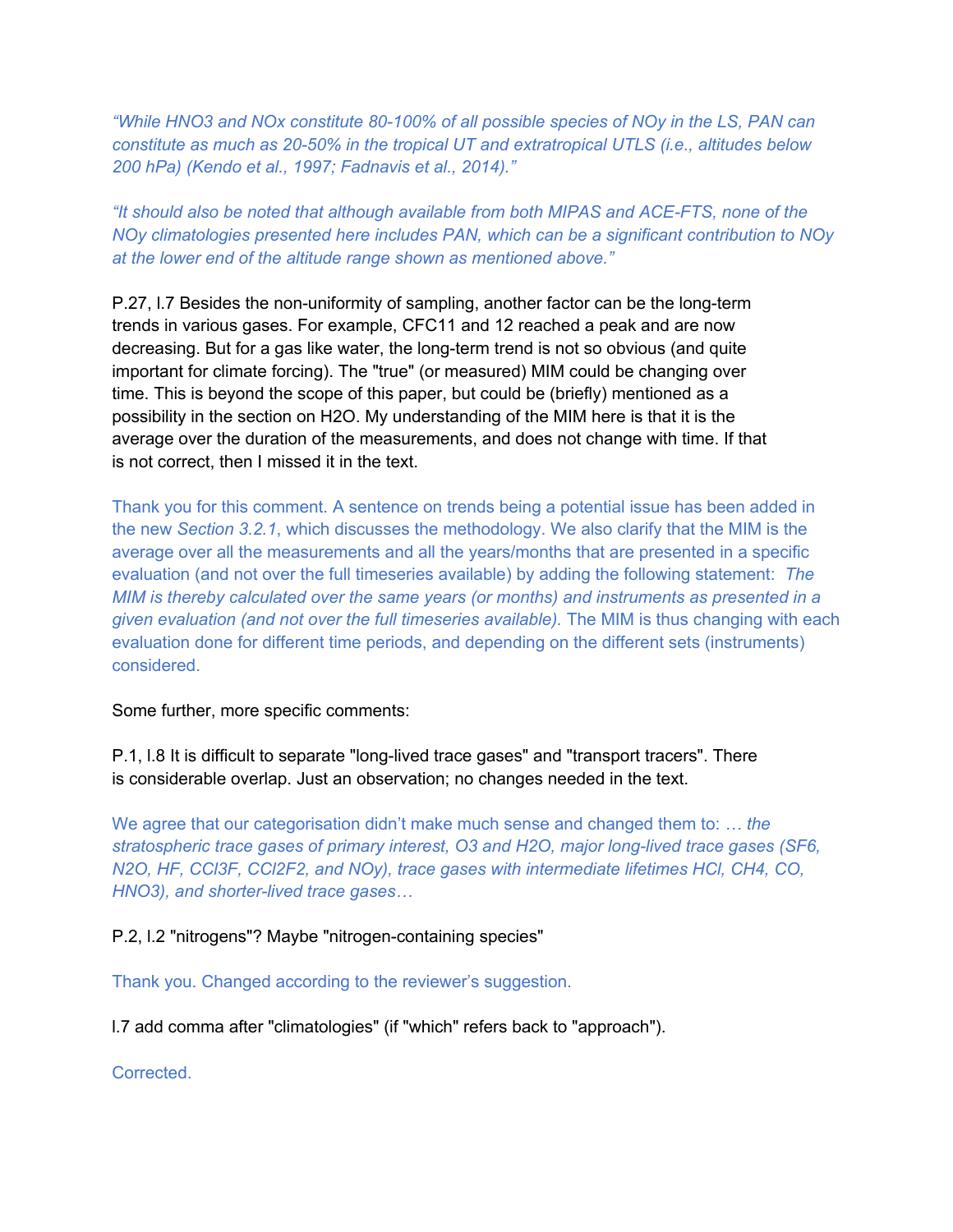# l.12 "intended summary"

# Corrected to "*as an intended summary…".*

P.3, l. 25, I was initially confused why TES did not appear here, but was on the list on P.2, l.6. It is explained on P.5, and is fine; no changes needed.

We now have removed most (except initial) TES-references and explain that we will not treat it in this document.

l.27 At some point NOx and NOy should probably be defined, although almost everyone knows what they are. I was curious how NOy would be handled, since it's hard to measure all components of NOy with limb sounding. Defining them later in the paper is OK; see comment above about components of NOy in the troposphere.

We have added a more succinct definition of NOy and the following statement to the first paragraph of Section 4.5, which in concert with addition above hopefully answers the request of the reviewer:

*While HNO3 and NOx constitute 80-100% of all possible species of NOy in the LS above 200 hPa, PAN can constitute as much as 20-50% in the tropical UT and (extratropical) UTLS (Kendo et al., 1997; Fadnavis et al., 2014).*

# l.33, "data are"

# **Corrected**

P.4, l.29 "its" instead of "the above" (since I don't see any disadvantages listed above)

**Corrected** 

P.5, l.4, "JGR - Atmospheres"

Corrected.

P.6, l.5 vs. l.17, dates include S3/ISS or not?

Dates corrected.

P.8, l.12, "98.55 S"? Maybe drop the "S"?

Corrected.

l.22, "on board Envisat"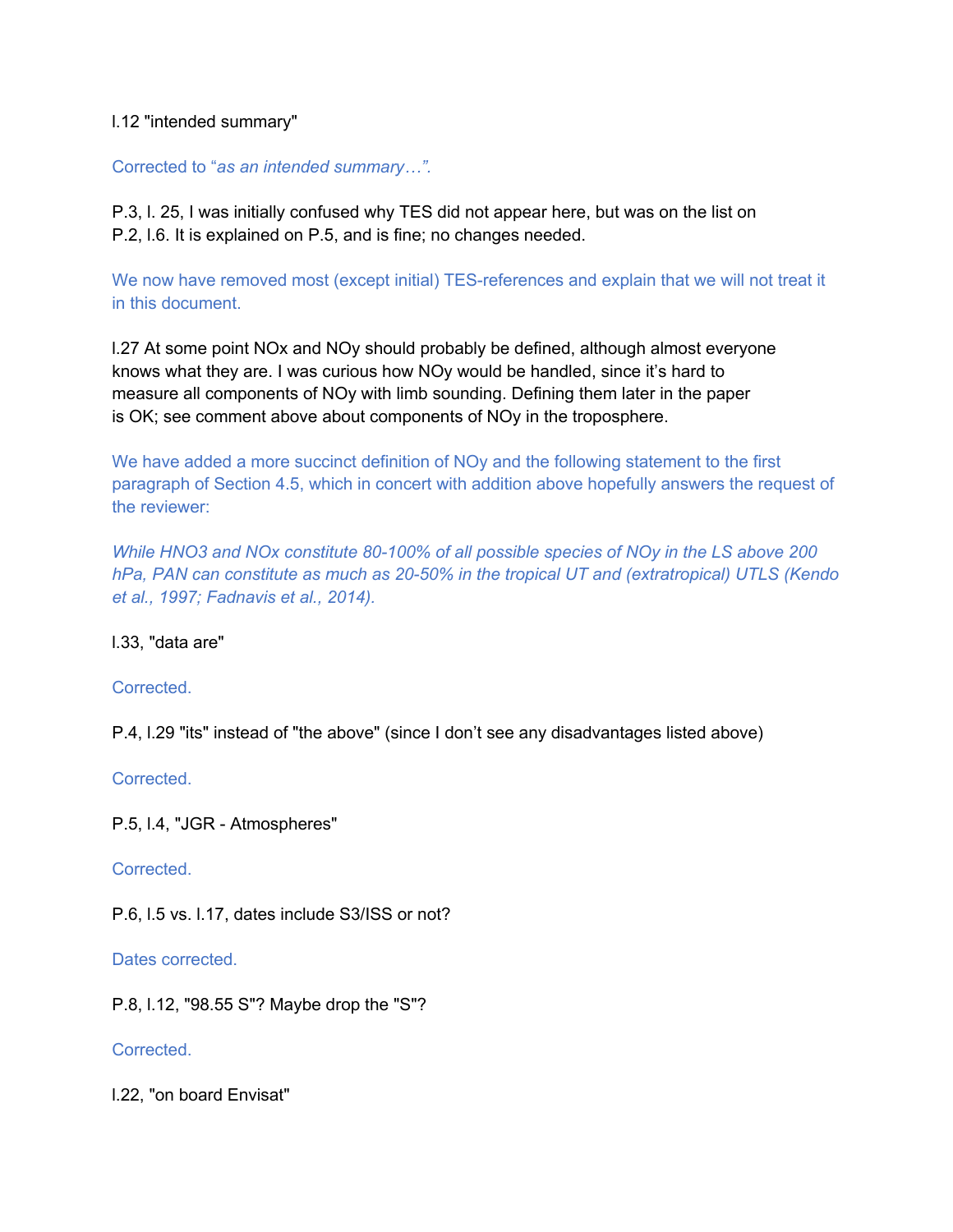# **Corrected**

P.10, l.29 perhaps something like "demonstration of ultrasensitive sub-mm limb emission observations..." And I don't think 4 K should be hyphenated.

# Suggestion adopted.

P.13, l.8, not sure why "roughly-uniform" is hyphenated. Or why "generally" and "roughly" are both used together. Perhaps "is roughly uniform with respect to longitude".

Suggestion adopted.

l.17 "can be found"

Corrected.

P.14,l.17 Where can this second summary be found? In SPARC 2017?

This paragraph has been removed to answer a similar comment from another reviewer.

P.15,l.25 "spectroscopic"

Corrected.

l.30, I don't think that MS and US have been defined.

Now corrected, but see also Table 4.

P.16,l.28, What is the "LM"? OK, it's all in Table 4 (I missed the reference to it on P.12,

We now define the abbreviations in addition at their first occurrence (except in the abstract).

l.7). But would it be worthwhile to include the stratopause in a figure somewhere too (like the top panel of Figure 4, where it won't get in the way too much)? Maybe not. It was not obvious to me whether the boundary between the US and LM is simply taken as an altitude or pressure level, or whether it has latitudinal structure (or varies with month). Not an important point, and I may have missed a description of this - fine as long as it is clear to an interested reader. (If needed, you could probably put any explanations in the Table 4 caption.)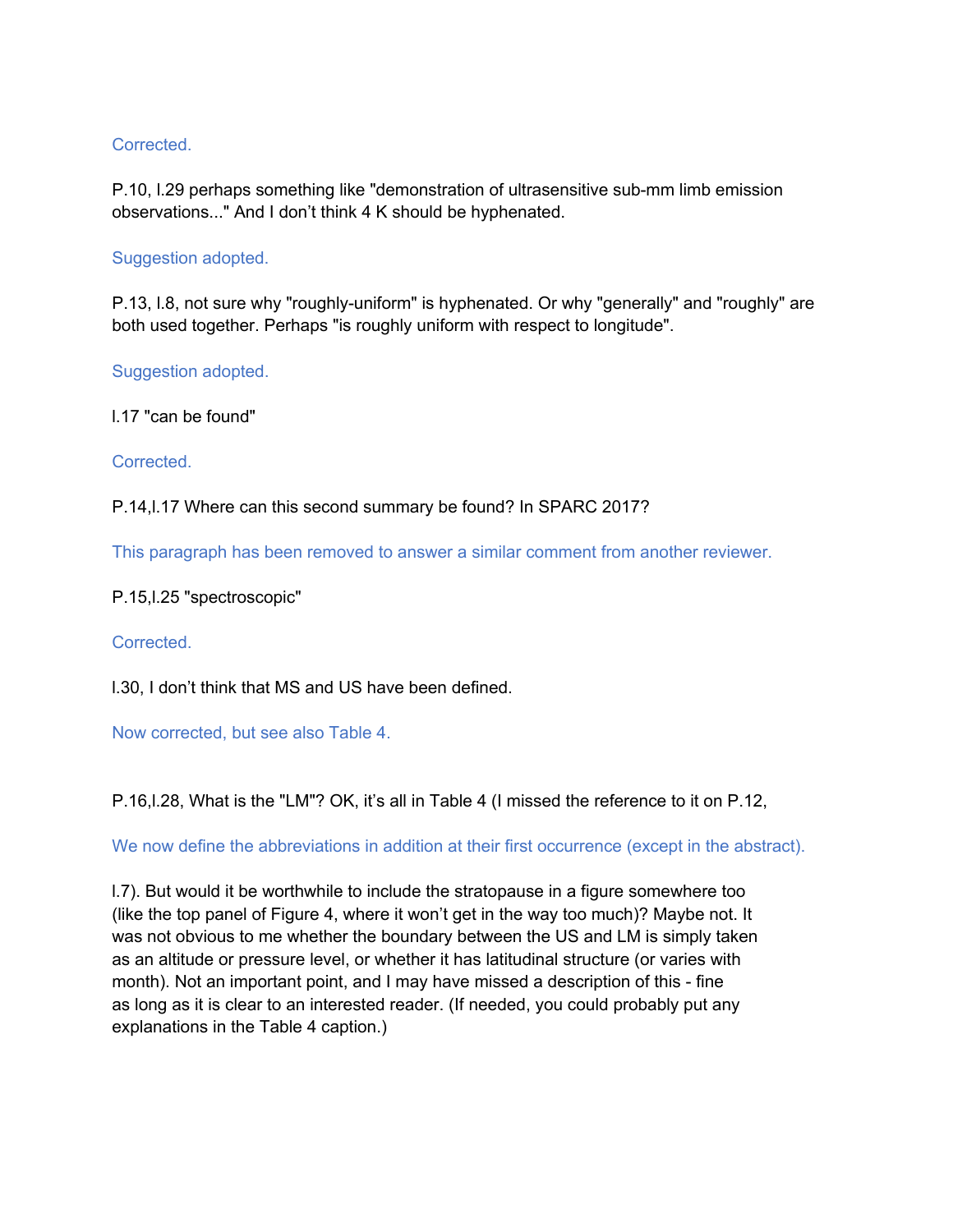The following sentence has been added in Table 4 caption: "*The transition between the stratosphere and the mesosphere (the stratopause) is here defined uniformly across all latitudes as the 1 hPa pressure level."*

l.33, "carbon dioxide and other anthropogenically emitted greenhouse gases" or something like that. And maybe combine the next two sentences as "H2O is also a key constituent in atmospheric chemistry as a source gas of the hydroxyl radical..."

This sentence now reads: *"…a positive feedback to climate change driven by anthropogenic emissions of carbon dioxide and other greenhouse gases."* We have also adopted the reviewer's second suggestion.

# P.18, l.15 Does USLM mean "upper stratosphere and lower mesosphere"?

# Yes, the explanation of such composites is described in Table 8

P.19, l.27 Need to edit this sentence - something like "a somewhat patchier difference field, however, it provides supporting evidence..." or "a somewhat patchier difference field, however, which provides supporting evidence..." or "a somewhat patchier difference field, however, providing supporting evidence..." I'm not sure I follow the logic in this sentence.

We have rewritten this indeed rather complicated sentence to: *"MIPAS(2), despite exhibiting a somewhat patchier difference field, provides supporting evidence for a high bias in MIPAS(1) at this pressure level."* and hope this clarifies the content.

# l.33 I assume that "overlap year" describes when all three instruments were reporting data. Also, "confirms the results described here"

We have rewritten this sentence to: "*It is important to note that CH4 showed only small trends in the troposphere over the time period 1998-2008, thus a trend in this trace gas is not expected to contribute significantly to the inter-instrument differences. An evaluation limited to the year 2005 (during which all instruments were reporting data) mostly confirms the results described here (not shown)."*

# P.20, l.1 I would not hyphenate "mean state".

# Corrected.

P.21, l.16 "for which they provided data."

# Corrected.

l.18 OK, here are the definitions of NOy and NOx (fine with me). In the midtroposphere,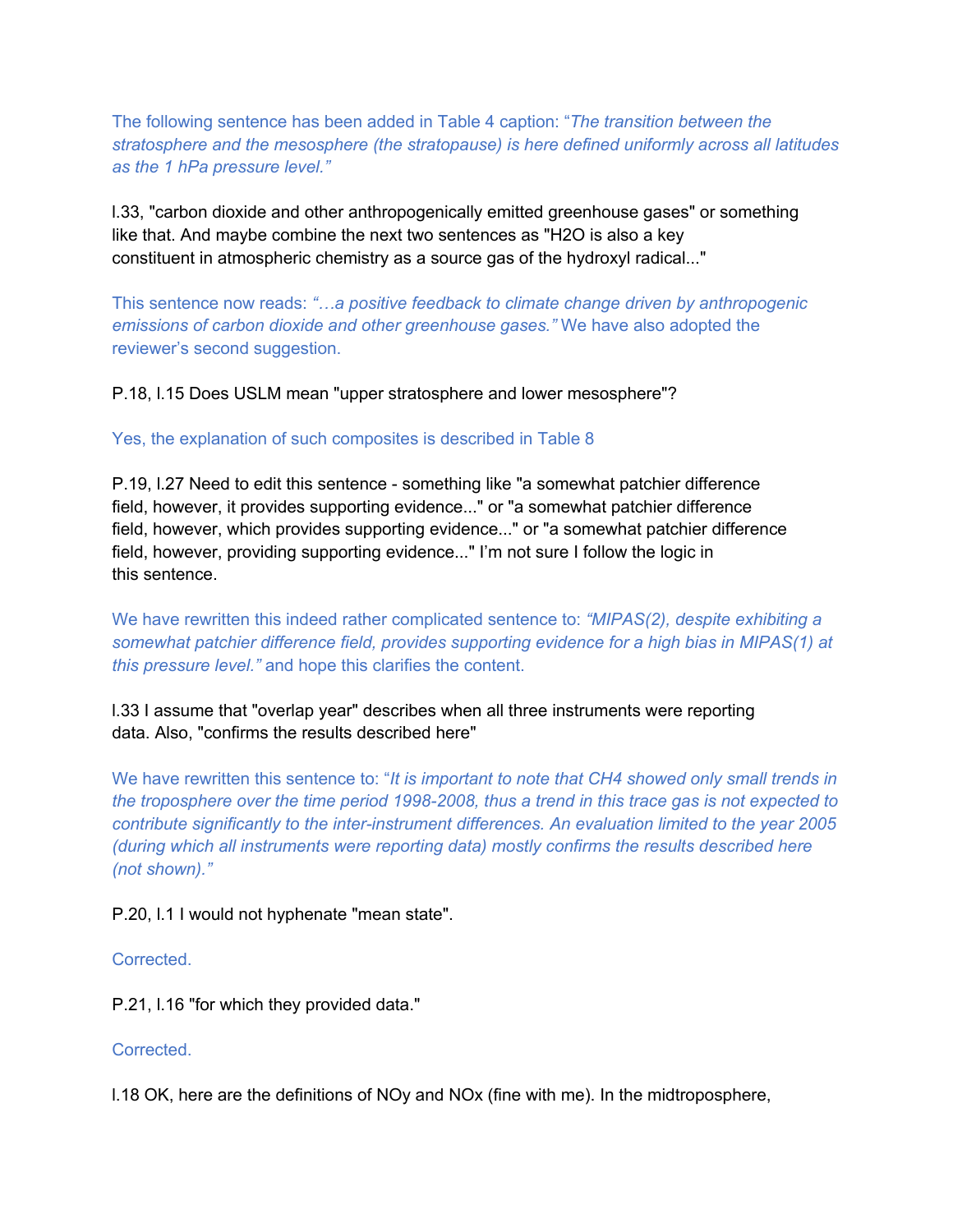peroxyacetyl nitrate (PAN) is one of the major components of NOy. This is mostly below the altitudes shown here, but see comment above.

See answer above, we have now added a more detailed definition and highlighted that the instruments don't measure all of the species contributing to NOy.

l.25 "mechanisms"

Corrected.

l.29 "conversion" instead of "exchange"?

Corrected.

l.32 "is taken into account"

Corrected.

P.22, l.25, "latitude bands"?

Corrected.

P.23, l.8, "consistent with" rather than "confirming"?

**Corrected** 

P.58 I did not notice the reference to table 3 while reading the text. That is a fine way to make all the descriptions quantitative.

Yes, chapter 3 includes a reference to table 3.

Table A2, perhaps "added recently" or at least "newly added"

# Corrected, thank you.

Figure 8 - missing units on the color bars. I am guessing they should be ppm and percent, but the lower one could be ppb. Also, some of the subscript "4" look a little too small and too close to the "CH" (like for HALOE).

# Corrected, thanks.

Figure 10 - x-axis labels are a little confusing. Is there room to write "Jan 2006" etc.? If not, then having the year under the month should work. Similar comment for Figure 12.